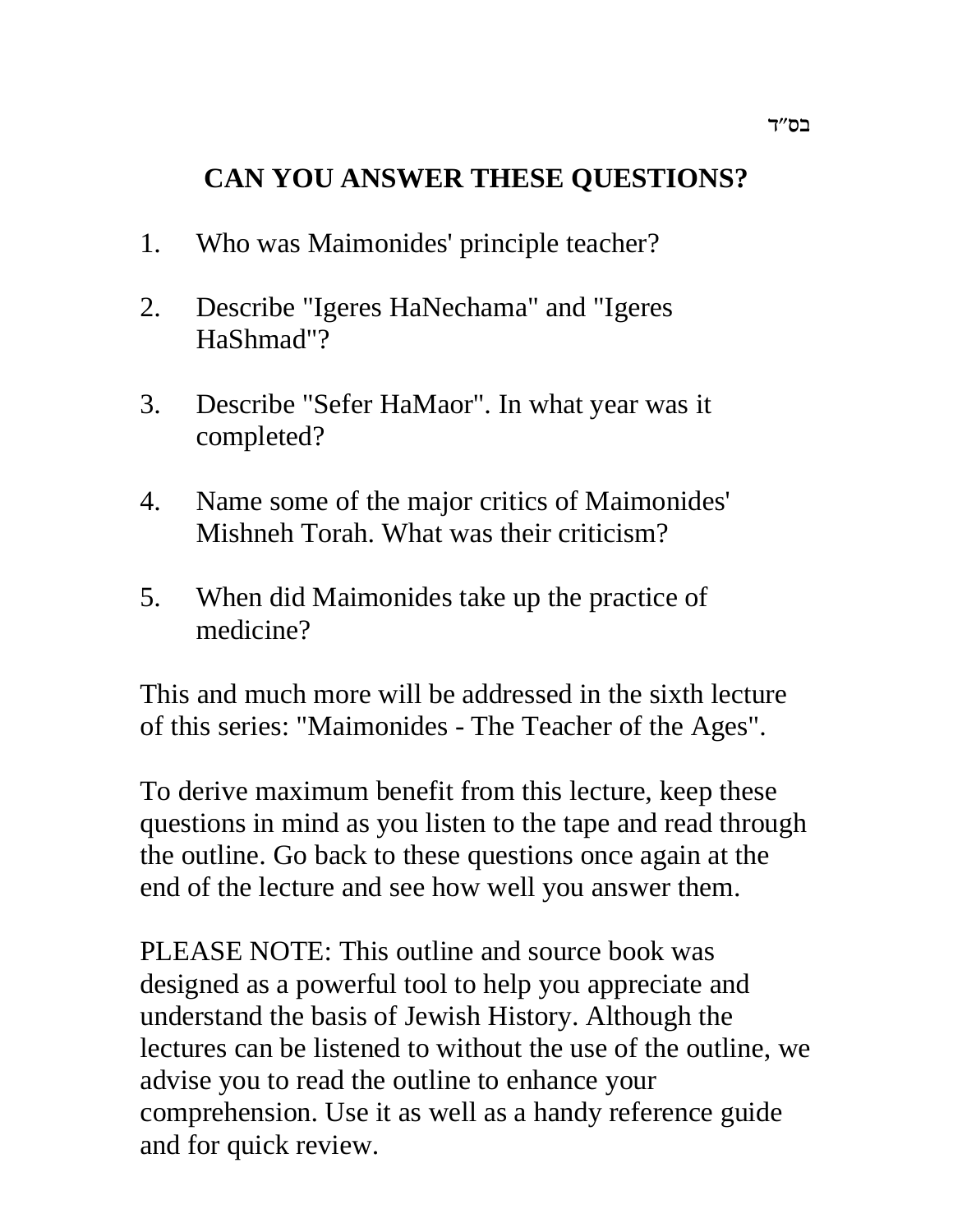#### THE EPIC OF THE ETERNAL PEOPLE Presented by Rabbi Shmuel Irons

#### Series VI Lecture #6

#### MAIMONIDES - THE TEACHER OF THE AGES Presented by Rabbi Shmuel Irons

#### $\mathbf{I}$ . Rambam-The Giant of the Middle Ages

A.

עלה במעלות האמת בשלום ובמישור יותר מאשר שמענו על כל זולתו מחתימת התלמוד ועד הנה. והוא הדין באמת בפילוסופיה האמתית האנושית כל מה שהבין בה ארסטו וכל מפרשי ספריו. והבין בתשבורת והמספר והמצורף אליהם כל מה שהבין בם אקלידס וחבריו. וידע בתכונה כל מה שנודע מתעלומותי' לבטלמיו"ס הנקר' מגיסט"י וסיעתו ומצא במלאכת הרפואה כל מה שמצאו בה גאליאנוס ואובוקראט וכתותם. וכלל שכלו מקבלת התורה כל מה ידעיה בן אברהם הפניני מבדר"ש המובא שנודע והתחדש שנודע שברה בשו"ת הרשב"א חלק א סימן תיח

[Rambam] excelled in the qualities of truth, peace and righteousness to an extent unheard of since the close of the Talmud. The same applies to his achievements in the field of philosophy. He understood it as well as Aristotle and all of his commentators. He understood geometry, mathematics and all of the related disciplines as well as Euclid and his colleagues. He understood astronomy as well as Ptolemy, the author of Almagest, and those that followed him. He was proficient in medicine and knew all of the writings and discoveries of Galen and Hippocrates and their colleagues. His mind embraced all of the Torah that was known and revealed up until his time. Rabbi Yedaya HaPenini -**Responsa of Rashba 1:418** 

 $B<sub>1</sub>$ 

פה טמון רבינו משה מבחר האנושי. כתב על גבי קברו.

Here is buried Rabbainu Moshe, the elect of mankind. **Inscription on the Rambam's** tombstone

 $C_{\cdot}$ 

ממשה עד משה לא קם כמשה. משל העם

From Moshe [Rabbainu] to Moshe [ben Maimon] there has been none like Moshe [ben Maimon]. Popular folk saving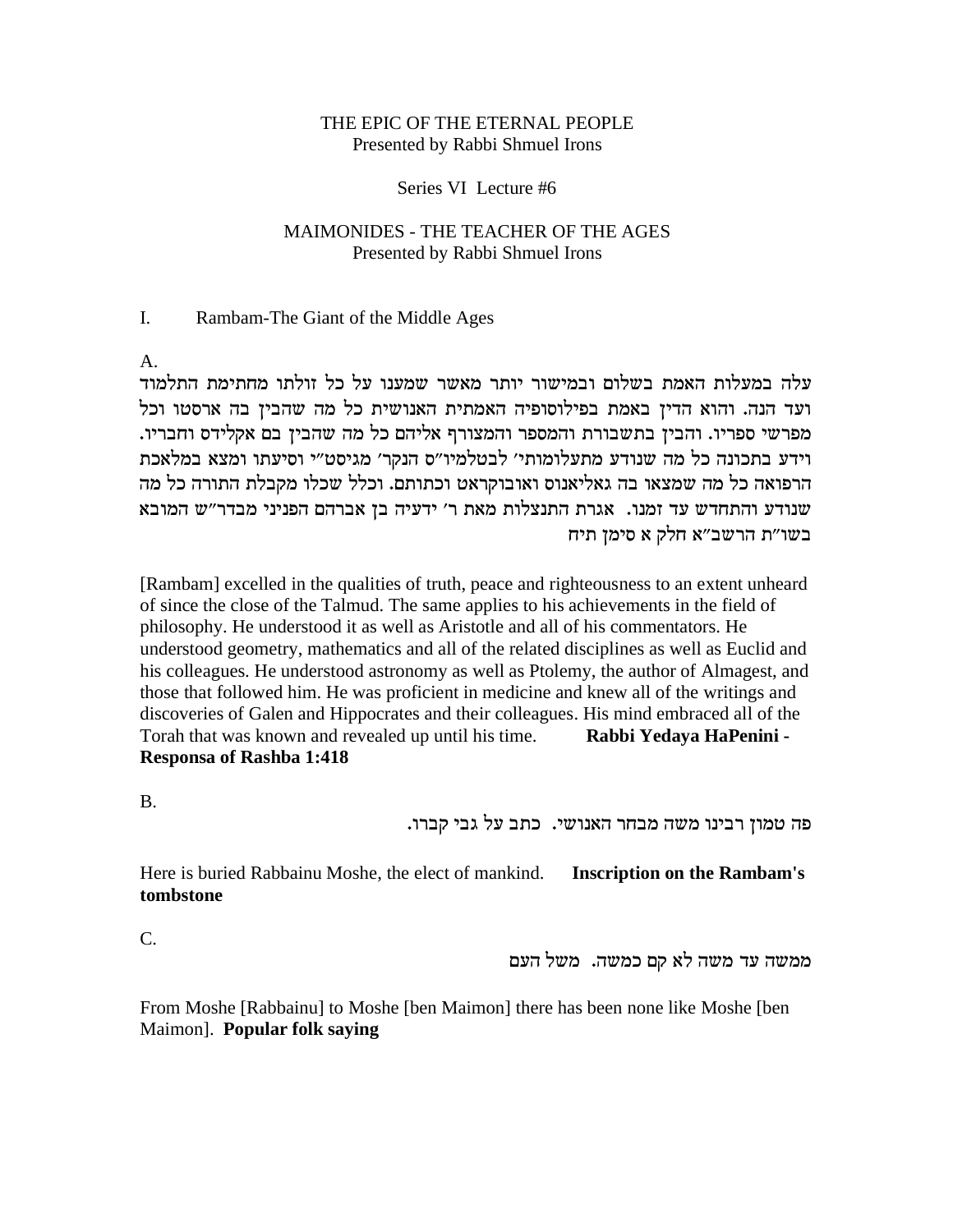D.

וזה אשר אמרת ידידנו בכתבך כי שמעת מקצת אחינו אנשי גליותנו ישמרם צורם שהם מהללים אותי ומרבים ומנשאים ועורכים אותי לגדולי איתנים לפי אהבתם ספרי ובטובם ובחסדם דברו וחברו . ודבר דבור על אופניו ממני שמע ואל אדם אחר אל תשמע. אני קטן מקטני חכמי ספרד אשר עדים בגלות הורד ותמיד אשקד במשמרתי ולא השגתי חכמת אבותי כי ימים רעים וקשים פגעוני ובשלוה לא התלוננו יגענו ולא הונח לנו אבל רצתי אחר הקוצרים בכל שבילים ואלקטה בשבלים אקבץ הבריאות והמלאות והצנומות והרקות לא אבעט זה שבתי הבית מעט ולולי ד' שהיה לנו ואבותינו ספרו לנו לא השגתי המעט אשר אספור וממנו תמיד אשבור. אגרת תימן

That which you, our dear friend, have stated in your letter that you had heard from some of our brethren, members of our exile, may their Rock guard them, that they praise me and raise me up and consider me to be one of the great towering figures, [you should know that it] is due to their love of my works and their goodness and kindness that they so spoke and composed [such praises]. The correct version of these things you should accept from me and not from any other person. I am one of the humblest of scholars **from Spain whose prestige has been lowered in this exile.** I have always toiled at my post and have not reached the wisdom of my forefathers. This is because terrible and difficult days have afflicted me. We have not tarried in tranquility. We have labored without rest. However, I ran after the reapers in all of the paths [of the field] and I gleaned the [fallen] stalks. I gathered the hardy and mature [stalks] but I didn't reject the withered and frail ones [that came my way]. Only recently have I found a home. Had it not been for the G-d who helped us, as we are told He helped our forefathers, I wouldn't have culled the modest store that I have and from which I continually draw. Rambam's **Letter to Yemen** 

II. Rabbainu Maimon HaDayan

 $A<sub>1</sub>$ 

אני משה בן מיימן הדיין ברבי יוסף החכם בר יצחק הדיין בר יוסף הדיין בר עובדיה הדיין בר׳ שלמה הרב ברבי עובדיה הדיין זצ״ל. סיום לפירוש המשנה

I am Moshe ben Maimon HaDayan ben Rabbi Yosef HaChacham bar Yitzchak HaDayan bar Yosef HaDayan bar Ovadiah HaDayan bar R. Shlomo HaRav bar Rabbi Ovadiah HaDayan, of blessed memories. Epilogue to Rambam's Commentary to the Mishna

**B.** 

וקבצתי כל אשר בא לידי מפירושי אדוני אבי ז"ל. הקדמה לפירוש המשנה להרמב"ם

I have gathered all that was available to me from the commentaries of my master, my father, of blessed memory. Preface from Rambam's commentary to the Mishna

 $C_{\cdot}$ 

עוד כתבת שאח״כ בא לידך ספר אחד בלשון הגרי בדיני תפלה ומועד חברו רב מימון אביו של הרמב"ם ז"ל וכתיב בו בלשון הגרי הענין שכונתו זו בלשון הקדש לוחות הנערי' המתלמדים בהם מותר לכתבם בחולו של מועד. שו"ת תשב"ץ חלק א סימן ב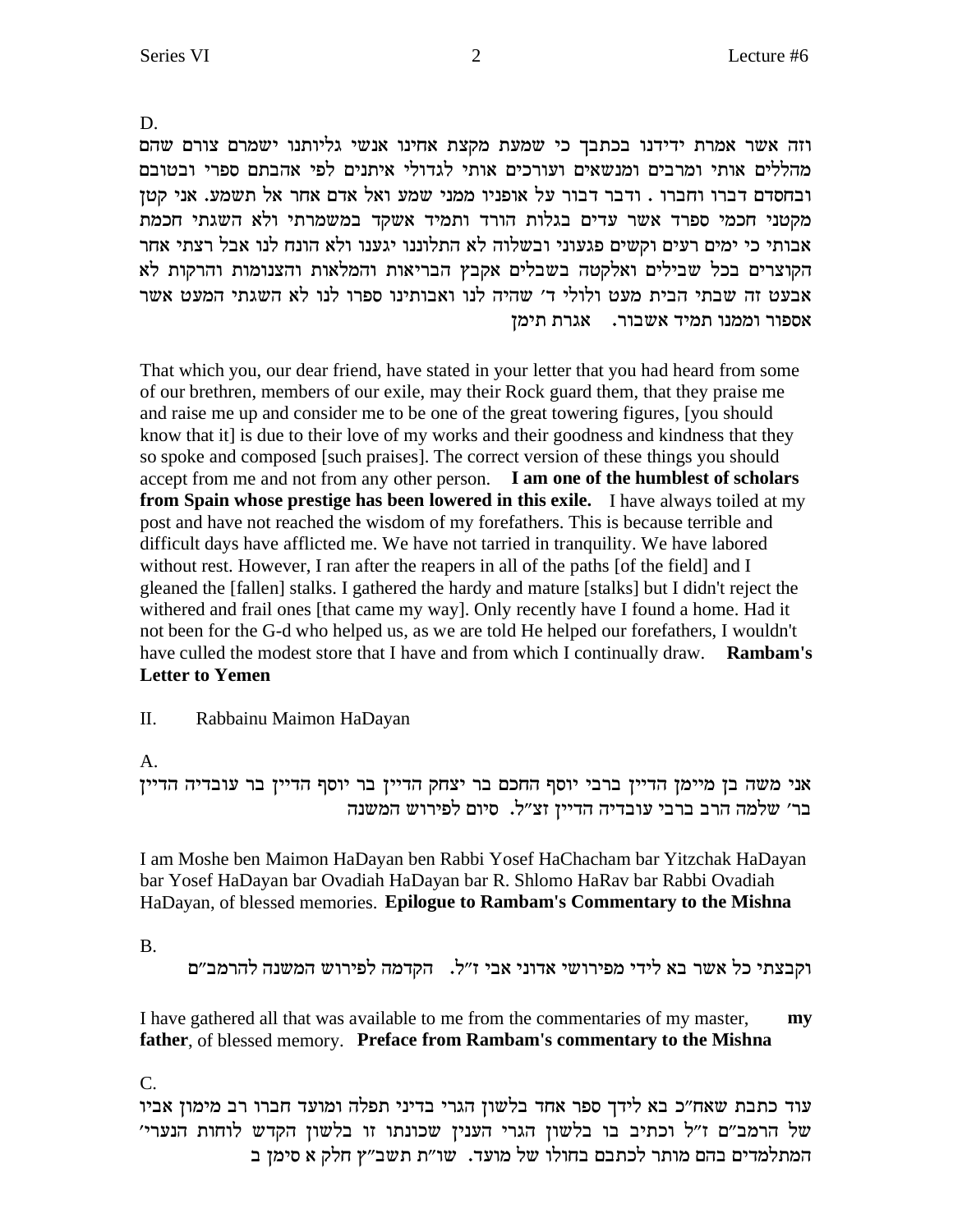You have written in addition, that in a *sefer* written in Arabic regarding the *halachos* of *tefilah* and *mo'ed* and authored by **Rav Maimon, the father of Rambam, z''l**, [you Chol HaMo'ed for the discovered his ruling] that it is permitted to write on tablets on purpose of teaching young children. Responsa of Tashbatz 1:2

### $D_{\alpha}$

התשובה זה הפייס היה קשה מאד על כל מי שקדם וכל פרוש ששמעתי בו אינו מסכים עם מאמרי התלמוד. ומצאתי בקונטרס אבא מרי ז"ל דברים בזה מר' יוסף הלוי רבו זצ"ל והוא אומר אחר דיון ארוך ועדיין לא נתברר לנו וקשי לנו תמיד, כשהיינו למדים תורה אצל ר׳ יצחק הרב ז"ל. שו"ת הרמב"ם סימן קכו ד"ה התשובה זה

The [details of the] lottery [in choosing *Cohanim*] was a very difficult topic for those of the previous generations. Every explanation that I have heard does not agree with the statements of the Talmud. I have found in a notebook of my master, my father, of blessed memory, remarks from Rav Yosef HaLevi, z"l, his master, who said, after a long analysis, "It is still not clear to us and we have always found this difficult when we studied Torah under the guidance of Rav Yitzchak [Alfasi], HaRav, z"l." **Responsa of** Rambam 126

III. The Forced Confessional and the Sanctification of G-d's Name

#### $\mathsf{A}$ .

שאול שאל איש מאנשי דורנו לאיש מאנשי החכמה לפי דבריו ממי שלא קרה עליהם ממה שקרה על רוב קהלות ישראל מזה השמד – המקום יבטלהו – על ענין השמד הזה אשר יכריחוהו בו להודות לאותו איש בשליחות ושהוא נביא אמת, האם יודה האדם בזה בשביל שמי שאומר הדבר ההוא, אפילו קיים התורה כולה בסתר ובגלוי הרי זה גוי! . . . שמי שיודה לאותו איש שהוא נביא אף על פי שהוא אנוס הרי הוא רשע ופסול מפסולי עדות דאורייתא. אגרת השמד

Someone of our generation asked a self styled scholar, a member of a community that did not experience the forced conversion, may G-d annul this [terrible decree], that was the lot of the majority of Jewish communities, regarding this forced conversion in which the [Moslems] forced them to confess that [Mohammed] was G-d's messenger and that he was a true prophet. [ Shahada, the expression of faith that every Moslem makes, is a pillar of Islam. The formula states: la ilaha illa-'llah - Muhammadun rasulu 'illah, There is no god but Allah. Mohammed is his messenger  $\Box$  Is a person allowed to make this confession in order to avoid death [with the likely consequence] that his children will become assimilated amongst the non Jews? . . . The one who was asked this question responded with a feeble answer that lacked real substance . . . [and stated] that any one who made that confession, even if he [otherwise] fulfilled the entire Torah in private and public has the status of a non Jew! . . . Even if he admitted under duress that [Mohammed] was a prophet, that person is considered an evil doer whose testimony the Torah disqualified. The Epistle of Forced Conversion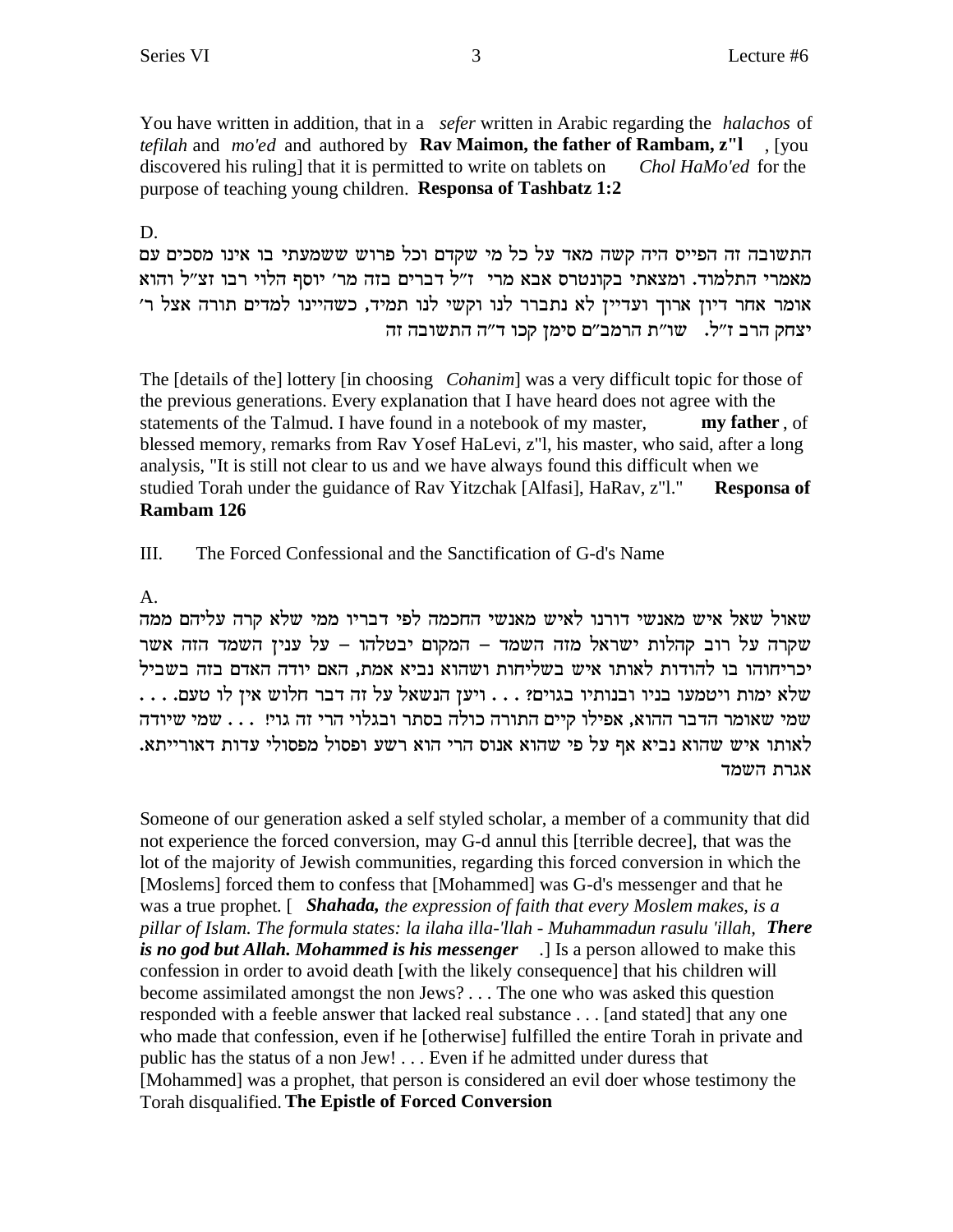B.

ועתה אתחיל לבאר גודל הטעות מה שנכשל בה העני הזה ומה שעשה בעצמו והוא לא ידע יאיך שחשב לעשות טובה אחת וקנה רעות רבות. . . . ישראל שנאנסו באונס השמד ועושים , מצוות בסתר איך לא יגמלם ד׳ על כך! ולא יהיה הפרש אצלו בין עושה מצוה או אינו עושה  $\dots$ נין עובד אלקים לאשר לא עבדו. נראיתי לחלק דברי בזה הענין לחמשה מינים: הראשון עבודה זרה גלוי עריות ושפיכת דמים הדין בהם הוא . . . שיהרג ואל יעבור. ושאר המצות  $\ldots$  יביט אם להנאת עצמו נתכון יעבור ואל יהרג בין בשעת השמד בין שלא בשעת . . ...<br>השמד בין בסתר ובין בפרהסיא. . . . ובשעת השמד יהרג ואל יעבר בין בצנעה בין בגלוי . המין השני בגבול חלול השם . . . והענין הזה יתר מכל העונות ואין יום הכפורים ולא יסורים ולא תשובה מכפרים אלא כולם תולים ומיתה מכפרת. . . . וכל איש מבני ישראל חייב כקידוש השם . . . המין השלישי במדרגת הנהרגים על קדושת השם והאנוסים באונס השמד שנהרג על קדושת השם אפילו היו עונותיו כמו ירבעם בן נבט וחביריו הוא מעולם הבא . . . ואפילו לא היה תלמיד חכם . . . ואם לא יהרג אלא עבר מפני האונס ולא נהרג לא הטיב . לעשות והוא כמחלל שם שמים באונם . . . ולא נקרא לא פושע ולא רשע ולא פסול לעדות המין הרביעי מענין זה השמד בין השמדות . . . ואולם זה השמד לא יתחיבו עשית מעשה . . זולת דיבור בלבד ואם ירצה אדם לקיים תרי"ג מצוות בסתר יקיים . . . וכבר נתאמת אצלם שאין אנחנו מאמינים באותו הדבור  $\ldots$  וכל מי שנהרג כדי שלא יודה בשליחות אותו האיש לא יאמר עליו אלא שעשה הישר וטוב . . . כי הוא מסר עצמו לקדושת השם יתברך ויתעלה אבל מי שבא לישאל אותנו אם יהרג או יודה אומרים לו שיודה ולא יהרג אבל לא יעמוד במלכות אותו המלך אלא ישב בביתו עד שיצא אם הוא צריך ומעשה ידיו יעשה בסתר כי מעולם לא נשמע כמו זה השמד הנפלא שאין כופים בו כי אם על הדבור בלבד ולא יראה מדברי רבותינו זכרונם לברכה שיאמרו יהרג ואל יעבור ואל יאמר דבר אחד שאין בו מעשה  $\lambda$ אבל יהרג כי אשר יחיבוהו לעשות מעשה או על דבר שהוא מוזהר עליו. . . . אלא יזהר מכל מה שהוא יכול . . . על כן צריך האדם לידע שכל עבירה שיעשה נפרעים ממנה עליה וכל מצוה שיעשה מקבל עליו שכר ואין הדבר כמו שחשב. . . . וכל זה אם לא יכופו אותו הכופרים לעשות מעשיהם שצריך האדם לצאת מביניהם אבל בשכופים אותו לעבור על אחת מן המצות אסור לעמוד באותו מקום אלא יצא ויניח כל אשר לו וילך ביום ובלילה עד שימצא מקום שיהא יכול להעמיד דתו והעולם גדול ורחב. . . . אבל אם יעמוד אדם במקומות : שיראה כי התורה תפסוק והמין יאבד בעבור השנים והוא אינו יכול להעמיד בדתו ויאמר אשאר אני עד שיבא משיח ואצא מזה שאני בו! אין זה כי אם רוע לב ואבוד גדול ובטול הדת . . . ?cnyd ini dl`a envr z` ze`xl mc`l ie`x ji` ea yxt` iyingd oind .zrcde שיראה נפשו מחלל שם שמים לא ברצון ממש אבל קרוב הוא להיות ברצון ושהוא נזוף מלפני המקום נענש על רוע מעשיו ואם זה עשה מצוה מן שמצות שהקדוש ברוך הוא מכפיל יפרו עליהן. . . . ואינו דומה שכר מי שעושה מצוה בלא פחד לשכר מי שיעשה אותה והוא  $\cdots$ יודע שאם יודע בו ואבד נפשו וכל אשר לו. . . . ואע״פ כן לא יפנה אדם ממחשבתו עד שיוצא מאותם גלילות שקצף עליהם השם וישתדל בכל יכלתו. וגם כן אינו ראוי להרחיק .<br>מחללי שבתות ולמאוס אותם אלא מקרבם ומזרזם לעשות המצוות וכבר פירשו רבותינו זכרונם לברכה שהפושע אם פשע ברצונו כשיבוא לבית הכנסת להתפלל מקבלים אותו ואין נוהגים בו מנהג בזיון. אגרת השמד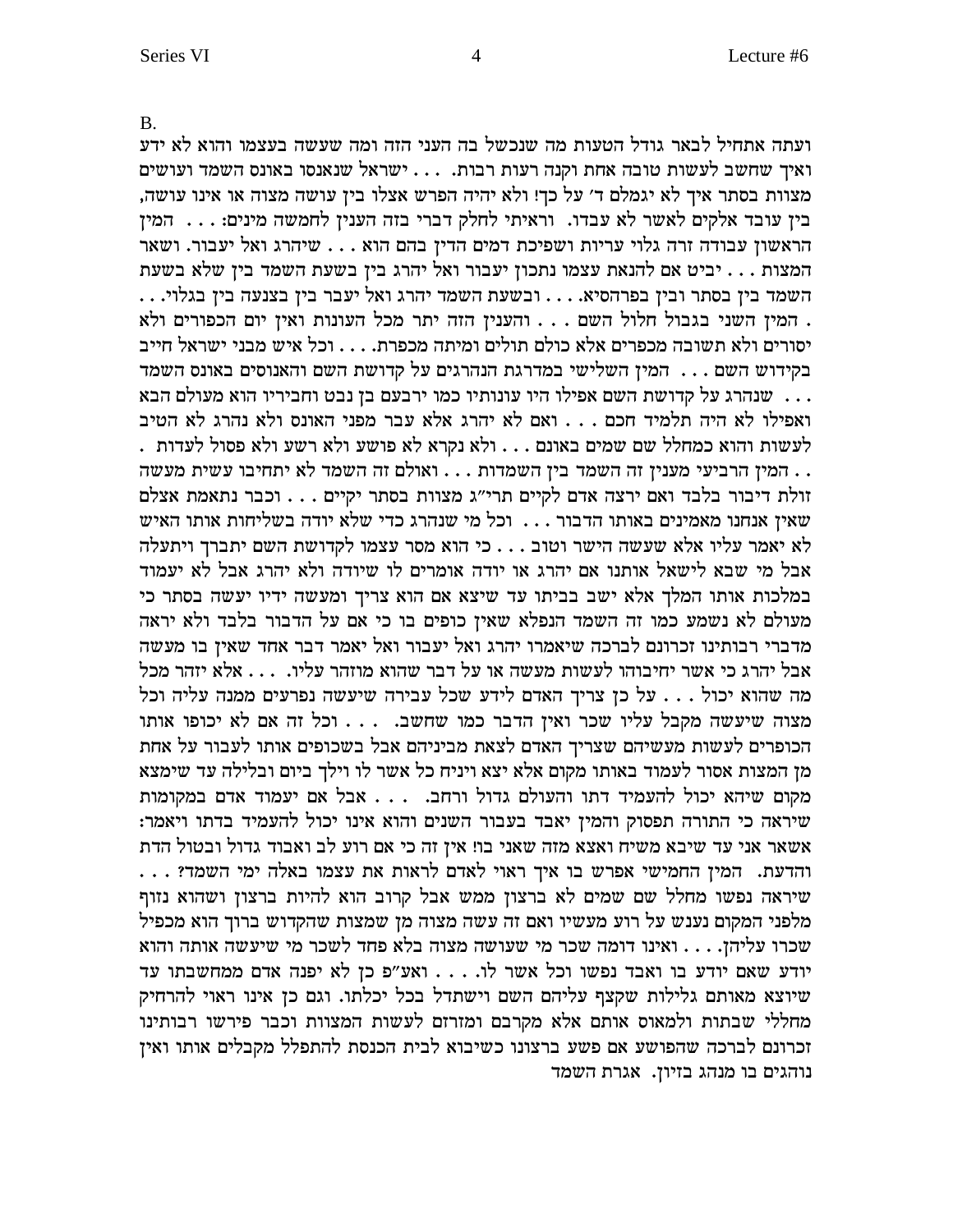Now I will begin to explain the great [conceptual] error which caused this [intellectually] impoverished fellow to stumble and the [additional errors] which he himself unknowingly made and how he thought to accomplish a good thing [but on the contrary] created many terrible ones instead. . . . If Jews, who were forcibly converted, do *mitzvos* in private, how can it be that G-d will not grant them reward! He doesn't make any distinction between those that perform mitzvos and those who don't, or between someone who serves G-d and someone who doesn't! I wish to divide my remarks on this subject into five sections.

**The first section** is devoted to idolatry, immorality and bloodshed. Their status is as follows: . . . [In such an instance] they should let themselves be killed rather than transgress. Regarding other commandments . . . the person should see if the intention [of the non Jew who is forcing him to violate the law] is only for personal pleasure, in which case one is allowed to violate the law in order to save one's life, whether it be done in private or public. . . . At the time of forced conversion, one is required to let himself be killed whether it be done in private or public.

**The second section** is devoted to myd lelg the desecration of G-d's name. . . . This kind of sin is more severe than any other and neither Yom Kippur nor repentance can atone for it; rather, they keep the punishment in suspension and death creates the final atonement.

**The third section** is devoted to the level attained by those that are killed through sanctifying G-d's name [and by comparison] the level of those that are compelled [to violate the Torah] through forced conversion. . . . A person who is killed in the act of sanctifying G-d's name has a portion in the World to Come, even if his sins are like those of [the infamous] Yerovam ben Navat and his ilk, and even if he is not learned. . . . [However,] if he did not let himself be killed but rather violated the halacha because of compulsion, he did not act properly and has violated the name of Heaven under duress. . . . [Nonetheless,] he is not considered a rebel or being evil and he is not considered invalid to present testimony to a court. . . .

**The fourth section** is devoted to this particular forced conversion and how it differs from the rest. . . . In this forced conversion, they did not require one to actually do an act, only to make a verbal [commitment]. If a person desired to fulfill all of the *Taryag mitzvos* in private, he would be allowed to. . . . It is well established by them that we do not actually believe in that verbal formula. . . . Regarding someone who lets himself be killed in order to avoid making that pronouncement regarding the mission of that man [Mohammed], it can be said of him that he has done that which is proper and good, for he has given his life in order to sanctify the Divine name. However, if someone would ask us if he should let himself be killed or he should make that confessional, we would tell him to confess and not be killed. However, he should not remain in that kingdom, but rather sit at home, unless he absolutely needs to go out, and should secretly observe [the Torah] in private. We have never heard of such an unusual *Shmad* where they do not force anyone to do anything except to make that verbal pronouncement. It does not seem that our Rabbis, of blessed memory, demanded one to give up his life in order to avoid something that does not involve an actual act . . . He should be careful [however,] not to violate anything . . .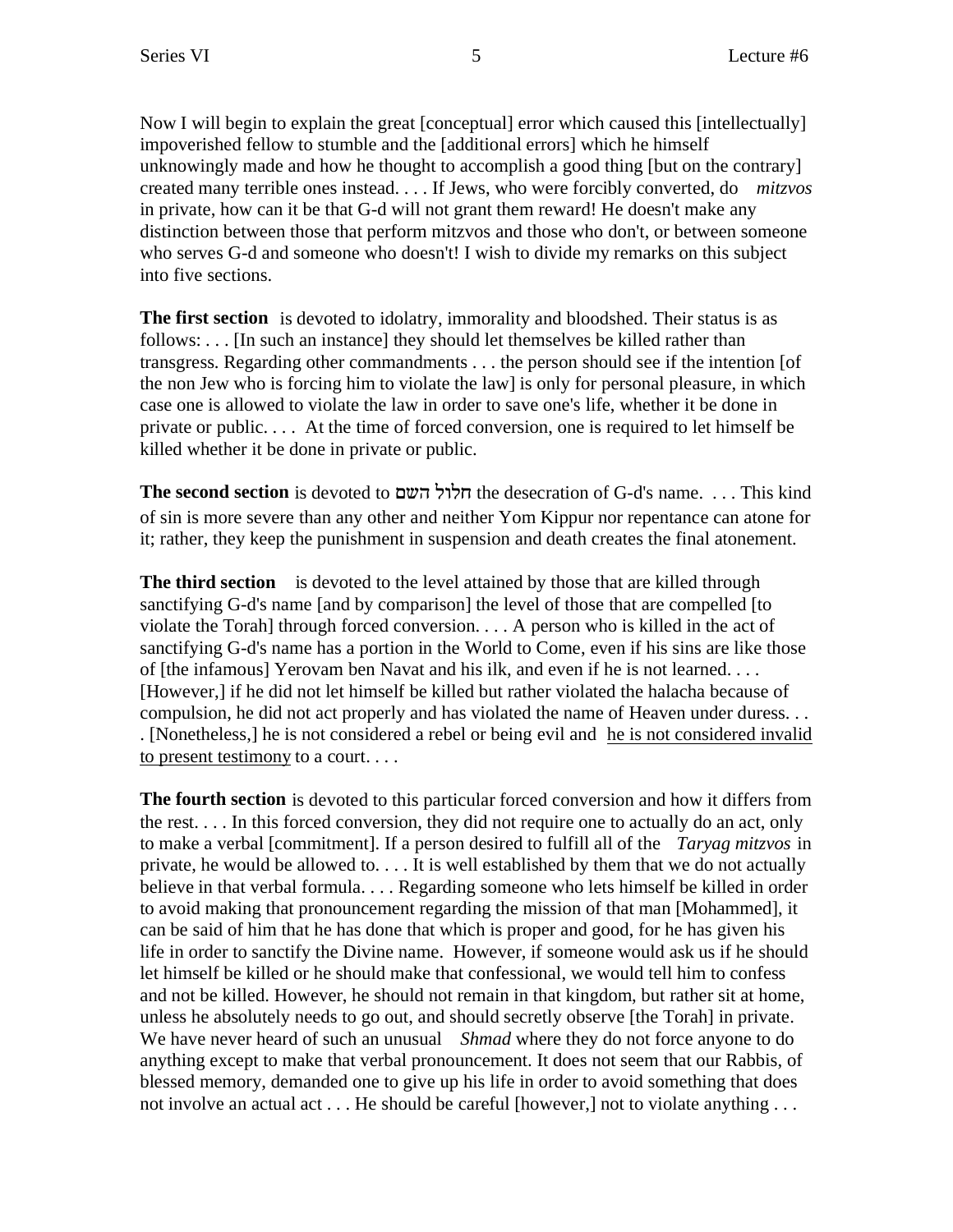Therefore, a person should be aware that he will be punished for any violation [how minor,] and he will be rewarded for any *mitzvah* that he performs. It is not as he [would normally] think. . . . All of this is of course if the heretics do not force him to actually do anything for which one would be required to leave their midst. However, if they would force him to transgress any one of the *mitzvos*, it would be forbidden to remain in that place and he would be required to forsake all that he has and to travel day and night until he would find a place where he would be able to observe Judaism. The world is large and wide!... However, if a person stays in places where he sees that the Torah is no longer being kept and where heresy is destroying belief and he personally can no longer maintain his observance of Torah, and yet he says, "I will remain here until Moshiach comes and then will I leave this place!", this is only the product of a disturbed heart resulting in great destruction and the cessation of observance and knowledge.

**The fifth section** is devoted to explain how a person should view himself [if he is caught] up] in these days of forced conversion. . . . He should view himself as one who is desecrating the name of G-d. It is not something that was done through actual malice, however, it is close to being so. He is someone who is despised by G-d and will be punished for his bad deeds. If he does any of the *mitzvos* [under such difficult circumstances], however, his reward will be doubled. . . . The reward for someone who does a *mitzva* under fear [of being exposed and losing his life and all of his possessions] is much greater than someone who does it under normal circumstances. . . . Even so, a person should not let his mind rest until he leaves those areas wherein G-d has displayed His anger and should make every effort with all his might. In addition, it is not correct to distance oneself from Sabbath violators and to despise them. Rather, one should bring them closer and encourage them to do the *mitzvohs*. Our Rabbis, of blessed memory, have explained to us that if someone willfully violates the *halacha* and walks into a synagogue, we receive him and do not treat him with scorn. **The Epistle of Forced Conversion**

IV. Rambam's Commentary to the Mishna

A.

וכוונתי בחיבור זה לפרש את המשנה כפי שנתפרשה בתלמוד, ולהביא רק את הפירושים הנכונים, ולהשמיט את הפירושים שנדחו בתלמוד, ואכתוב הטעמים שמחמתם נקבע אותו דבר, והטעמים שבגללם נפלה מחלוקת בין החולקים בקצת מחלוקות, וכדעת מי ההלכה, כמו שנתבאר בתלמוד, ואשתדל בכל זה לקצר הלשון עד כדי שלא יפול ספק לקורא, לפי שאין חבורנו זה להסביר לאבנים, ואינו אלא להסביר למי שמבין. הקדמה לפירוש המשניות

My intention in this work is to explain the Mishna according to the way it is explained in the Talmud and to cite only those explanations that [the Talmud deemed to be] correct and to delete those explanations that were rejected by the Talmud. I will [also] cite the reasoning of the [Mishna], the reasoning of the different opinions [quoted in the Mishna] when it is applicable, and the final *halachic* ruling based on the Talmud. I will make every effort to be brief while maintaining clarity, for this work was not written to edify [people with heads like] rocks, but rather for people with intelligence. **Prologue to Rambam's Commentary**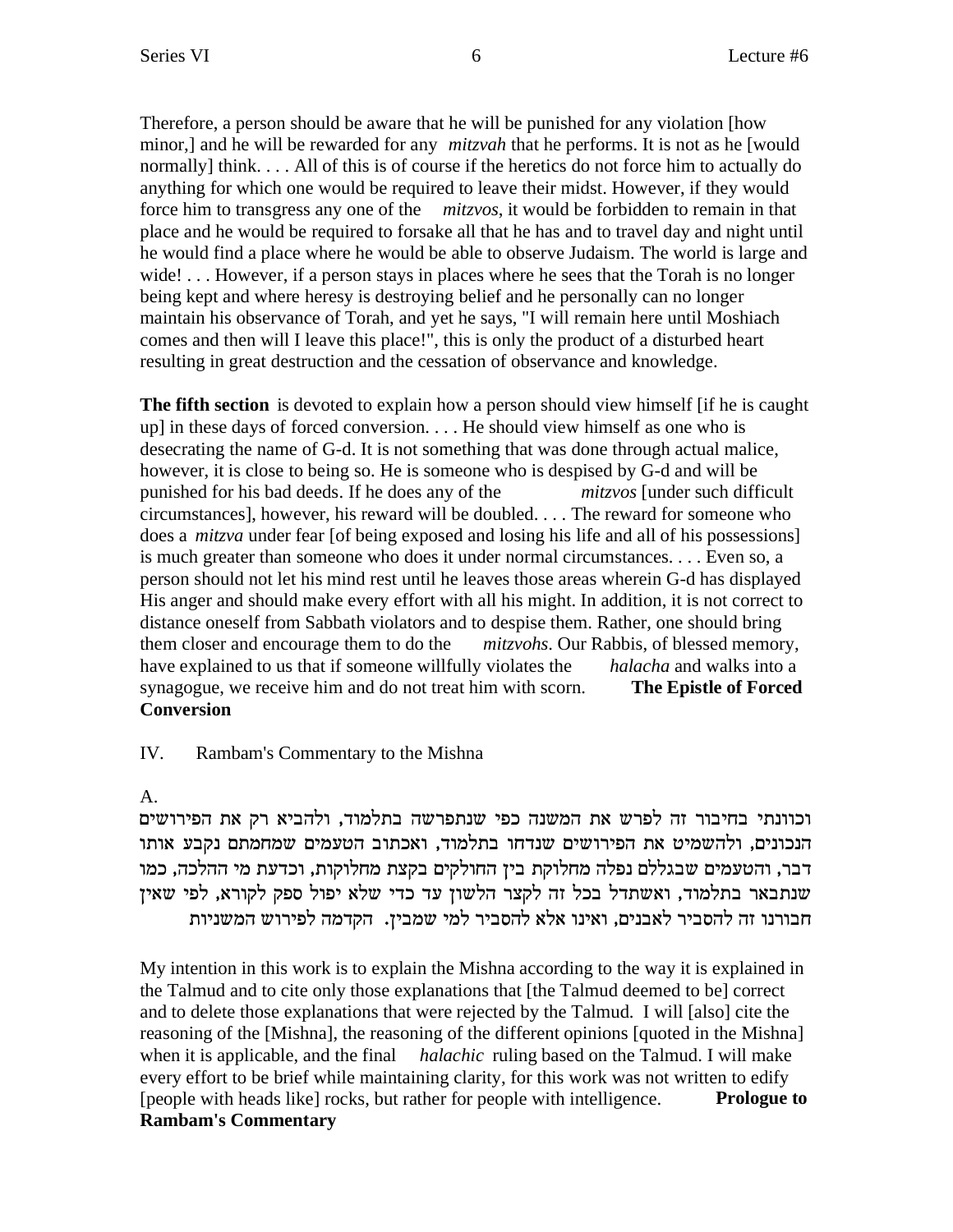**B.** 

יודע הוא יתעלה כי יש הלכות מהם שכתבתי פירושן במסעותי בדרכים ומהם רשמתי בהיותי על גבי האניות בים הגדול, ודי במצב זה, נוסף על היותי מעיין במדעים אחרים. ולא תארתי את המצב אלא כדי להסביר התנצלותי במה שעלול להראות למבקר שידקדק בו. והתחלתי לחבר פירוש זה ואני שלוש ועשרים שנה, והשלמתי אותו במצרים ואני בן שלשים [ושלשה] שנה שהיא שנת אלף וארבע מאות ותשע ושבעים לשטרות זה היא שנת ארבעת אלפים ותשע מאות ועשרים ושמונה ליצירה. – סיום לפירושו לסדר טהרות

G-d knows that there are some *halachos* which I explained while on the road; others that I wrote down while I was on board ship in the Mediterranean. This was besides my research into other sciences. The reason that led me to describe my situation in detail was my desire to justify the fact that my work is bound to be subject to [serious] criticism. I began to compose this work when I was twenty three years of age and I finished it in Egypt at the age of thirty [three] in the year one thousand four hundred and seventy nine [in the Seleucid dating] of documents which is four thousand nine hundred and twenty eight years from creation (1168 C.E.). Epilogue to the Commentary to the Mishna -**Seder Taharos** 

## $C_{\cdot}$

דע כי כל מצווה שנתן הקדוש ברוך הוא למשה רבנו עליו השלום נתנה לו בפירושה היה אומר לו המצווה ואחר כך אומר לו פירושה וענינה והנה לך משל הקדוש ברוך הוא אמר למשה: בסוכות תשבו שבעת ימים. אחר כך הודיע שהסוכה הזאת חובה על הזכרים לא על הנקבות ושאין החולים חייבים בה ולא הולכי דרך ושלא יהיה סכוכה אלא בצמח הארץ ולא יסככנה בצמר ולא במשי ולא בכלים כגון הכסתות והכרים והבגדים. והודיע שהאכילה והשתיה והשנה בה כל שבעה חובה. ושלא יהיה גובה הסוכה פחות מעשרה טפחים. וכאשר בא הנביא עליו השלום נתנה לו המצווה הזאת ופירושה וכן השש מאות ושלוש עשרה מצוות הם ופירושם המצוות בכתב ופירוש על פה. הקדמה לפירוש המשניות

You should know that every *mitzvah* which the Holy One, blessed be He, gave to Moshe Rabbainu, was given to him with its explanation. He would [first] tell him the commandment and afterwards tell him its explanation and content. I will present to you an example: The Holy One, blessed be He, told Moshe, "You shall dwell in Sukkos for seven days." Afterwards he informed him that this mitzvah of Sukkah is incumbent upon males and not upon females and that sick people are not required [to dwell in Sukkos], nor are travelers. Also he told him that the material of the Sukkah is to be made only of vegetation and not of wool, silk, or vessels such as matresses, pillows or clothing. He [also] informed him that eating, drinking and sleeping are required for all seven days and that the minimum height of the Sukkah is ten *tephachim*. Just as this *mitzvah* was given to the Prophet in such a manner, so, too, each of the six hundred and thirteen mitzvos was given with its commandment in writing and its explanation orally. **Prologue to the Rambam's Commentary to the Mishna**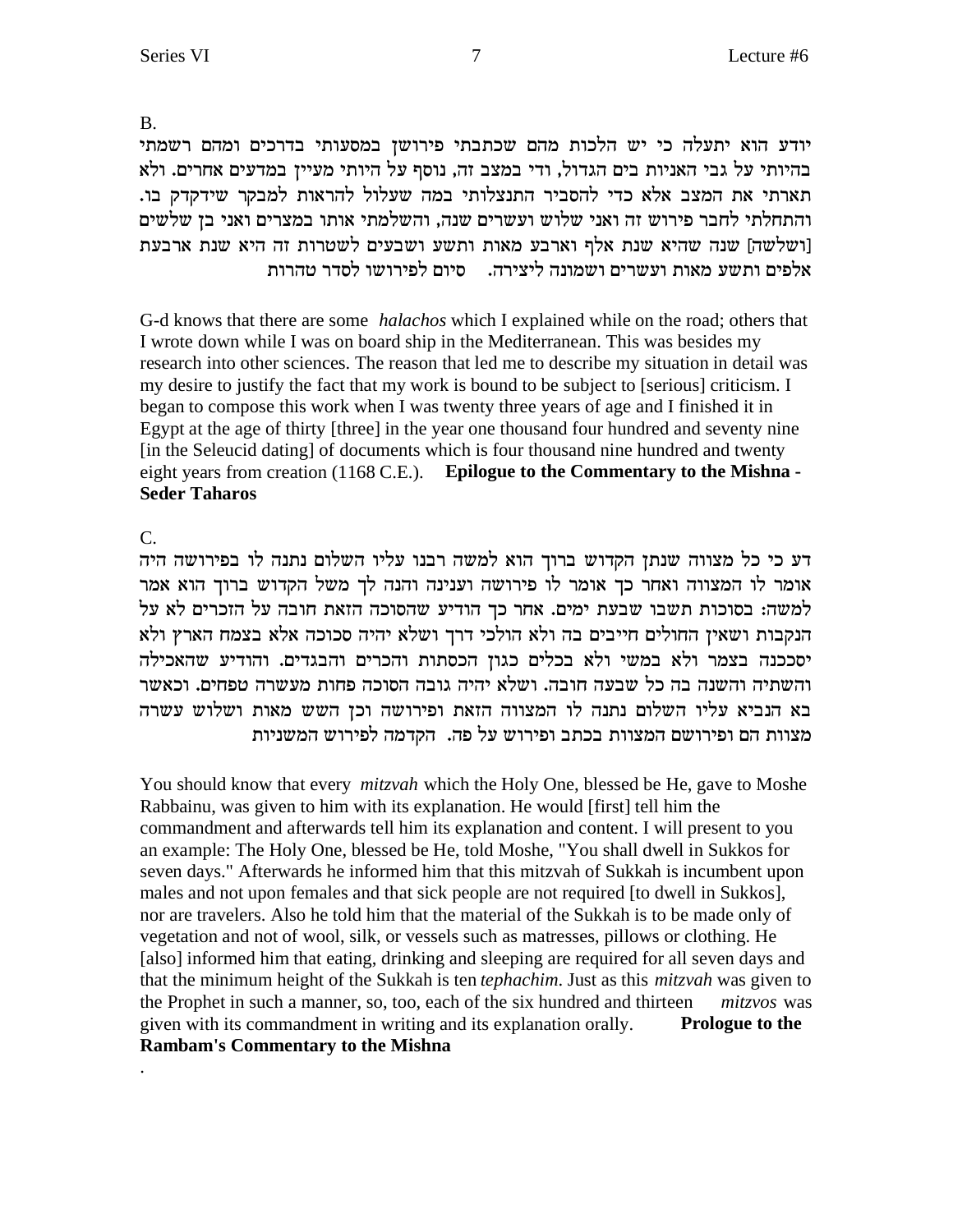D.

[תחית המתים] היא יסוד מיסודי תורת משה רבנו עליו השלום ואין דת ואל דבקות בדת יהודית למי שלא יאמין זה אבל הוא לצדיקים בלבד. ואיך יחיו הרשעים והם מתים אפילו בחייהם וכן אמרו (ברכות יח:) רשעים אפילו בחייהם קרואים מתים, צדיקים אפילו במיתתם קרואים חיים. הקדמה לפרק חלק

The resurrection of the dead is one of the principles of the Torah of Moshe Rabbainu, may he rest in peace. Someone who does not believe in this has no connection to the Jewish religion. [The resurrection] is reserved, however, only for the righteous. How can the evil be resurrected when they are considered to be dead even when they are physically alive. Similarly, it is stated [Berachos 18b] that the evil even in their lifetime are considered to be dead while the saintly are considered to be alive even after death. **Prologue to "Chelek"** 

Ε.

ודע שהדברים אשר אומר בפרקים אלו ובמה שיבוא מן הפירוש אינם דברים שבדיתים מעצמי ולא מפירושים שחדשתים. אמנם הם ענינים לקטתים מדברי חכמים במדרשות ותלמוד וזולתם מחבוריהם ומדברי הפילוסופים גם כן הקדמונים והחדשים ומחבורי הרבה בני אדם ושמע האמת ממי שאמרה. ואפשר שאביא לפעמים מאמר אחד כולו מספר המפורסם בלשונו ואין בכל זה רוע, ואיני מתפאר במה שאמרו מי שקדם ממני שאני כבר התודיתי בזה ואף על פי שלא אומר 'אמר פלוני' שזה אריכות ואין תועלת בה. ואפשר שיהיה מביא זכרון שם האיש ההוא לחשוב שהדבר ההוא נפסד ובתוכו רוע שלא יבינהו. ומפני זה ראיתי שלא לזכור האומר שכוונתי להועיל הקורא ולבאר לו ענינים הצפונים בזאת המסכת. שמונה פרקים – הקדמה למ׳ אבות

You should know that the things that I am stating in these chapters and that which will be forthcoming in the commentary [to Avos,] are not things which I have produced on my own nor from the commentaries that I have authored. They are in reality subject matter that I have gathered from the sayings of the Sages in the Midrash and Talmud and related works and from the sayings of the philosophers, both ancient and modern, and the works of many authors. [One should] accept the truth from whoever states it. At times I may quote an entire statement from a famous book verbatim. There is nothing wrong with that. Despite the fact that I have not cited the actual attributions, which only adds unnecessary length to [this commentary], I am not taking any personal credit for the statements made by those that preceded me, as I have already admitted. It is [also] possible that quoting the actual source by name will cause [the reader] to think that the idea quoted is without substance and contains evil and he won't understand its true meaning. Therefore I have seen to it not to mention the sources of my statements. My intention is to benefit the reader and to explain to him the ideas alluded to in this tractate. **Shemona Perakim - Prologue to Avos**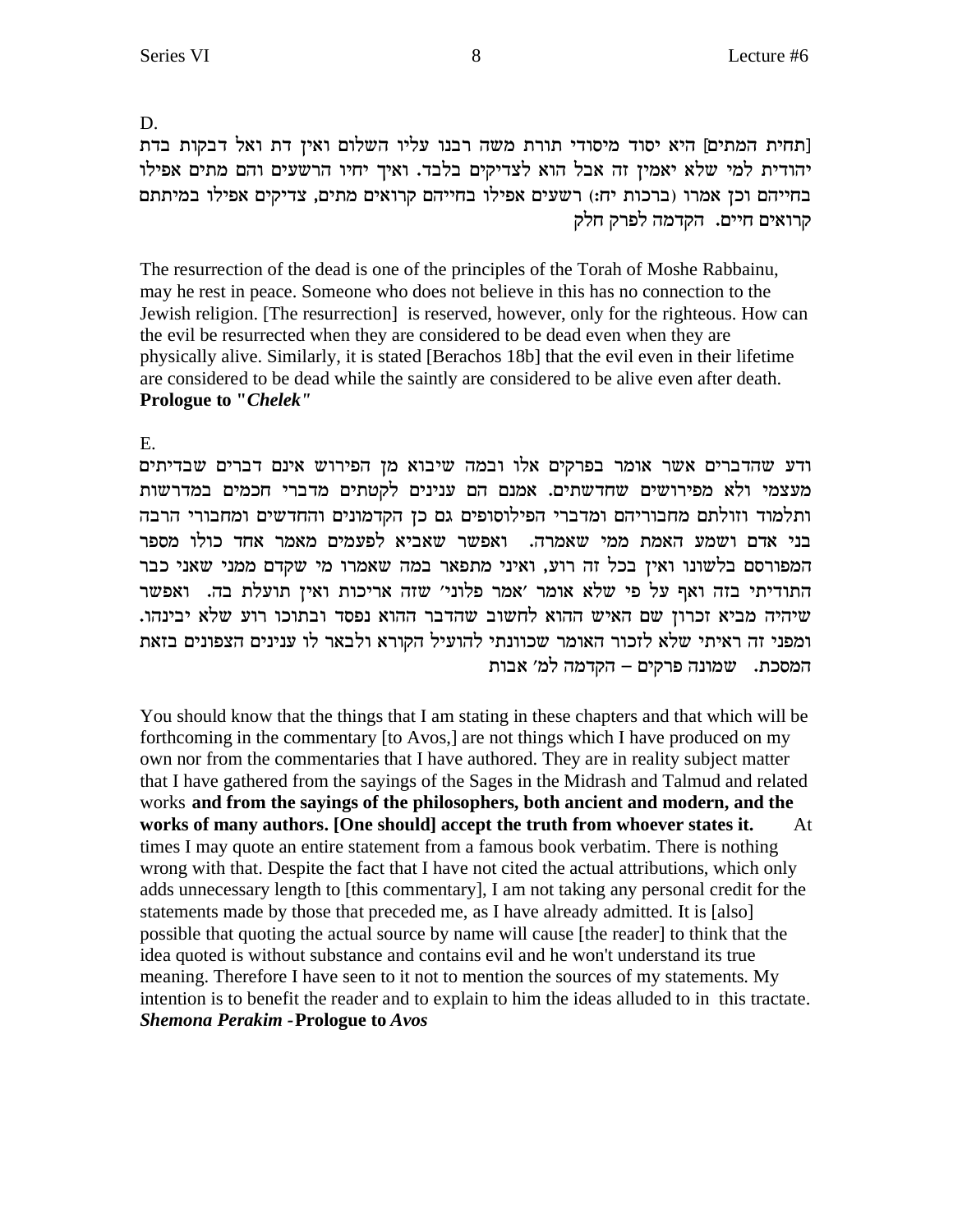F.

לפי שהכללים הללו גדולי הערך שהסדרתי לך בהקדמה זו לא הושג שום כלל מהם אלא לאחר שיגעתי בו יגיעה גדולה בבירורו לכל צדדיו ולקטתים אחד מעיר ושנים ממשפחה מכל פנות התלמוד ונבכי הברייתות והתוספתות עד שאספתי מהם הקדמה זו שתהא מפתח לכל מה שאני רוצה לפרש בסדר זה. וכן אף לרוב הלכות הקשות שבתלמוד לפי שכל הלכה שמדובר בה בטומאה וטהרה קשה אפילו על הרבנים הגדולים, וכל שכן על התלמידים ואם תמצא מהם דברים למי שהוא תמצא דבריו ארוכים מאוד מעטי התועלת לא יושג לך מהם ענין שלם לפי שאינם עוסקים בעיקרי המקצוע הזה כלל. אבל מה שהקדמנו אנחנו במבוא זה הוא מספיק מאד מאד וצריך לזכרו כמו שאמרנו. ולא ידע באמת ערך התועלת שבו אלא מי  $\kappa$ שכבר יגע ימים ונדד שנה לילות בהלכה מאותן ההלכות שבתחילת שבת ופסחים . . . ולא נתברר לו כלל לסמוך עליו ואחר כך יקרא מבוא זה ומה שאחריו ויהיו לו כל אותם הדברים בנויים על יסודותיהם הרי אז ידע ערך מה שנעשה כאז. הקדמה לטהרות

. . . because these principles that I have arranged for you are of immense value. Only after tremendous toil to clarify them from every angle was I able to comprehend any of these principles. I collected them "*one from a city and two from a family* " from all the corners of the Talmud and the tangle of *Braissos* and *Toseftos* until I gathered them together into this preface so that it should serve as a key to all that I desire to explain in this Order. Similarly [it will serve as a key] to the many difficult *halachos* of the Talmud. This is because of the fact that all of the *halachos* of *tumah* and *taharah* found in the Talmud are difficult to understand for even great Rabbis and most certainly for students. Even if you are able to find [something in print] from an author, you will find that the exposition is extremely long and with little benefit. You [probably] won't comprehend the subject in its entirety, because they are not really devoted to the subject. However, what we have prefaced in this introduction will very well suffice and should be put to memory. Only a person who has fruitlessly toiled by day and fought sleep at night to understand the *halachos* at the beginning of the tractates of Shabbos and Pesachim and then reads this introduction and realizes that they are built on the foundations layed out therein, will truly understand the great benefit one can derive from this [introduction]. **Prologue to** *Seder Taharos*

G.

ומי שלא ראה הקדמתיו בסדרים לא ראה מאורות מימיו. צידה לדרך – ר' מנחם בר' זרח

He who didn't see [the Rambam's] introductions to the Orders [of Mishna], never saw luminaries in his life. **Tzeidah LaDerech - R. Menachem b. R. Zerach**

#### V. Sefer HaMitzvos

השורש הראשון שאין ראוי למנות בכלל הזה המצות שהן מדרבנן

**The first principle:** It is incorrect to count Rabbinical commandments as part of the total [of 613].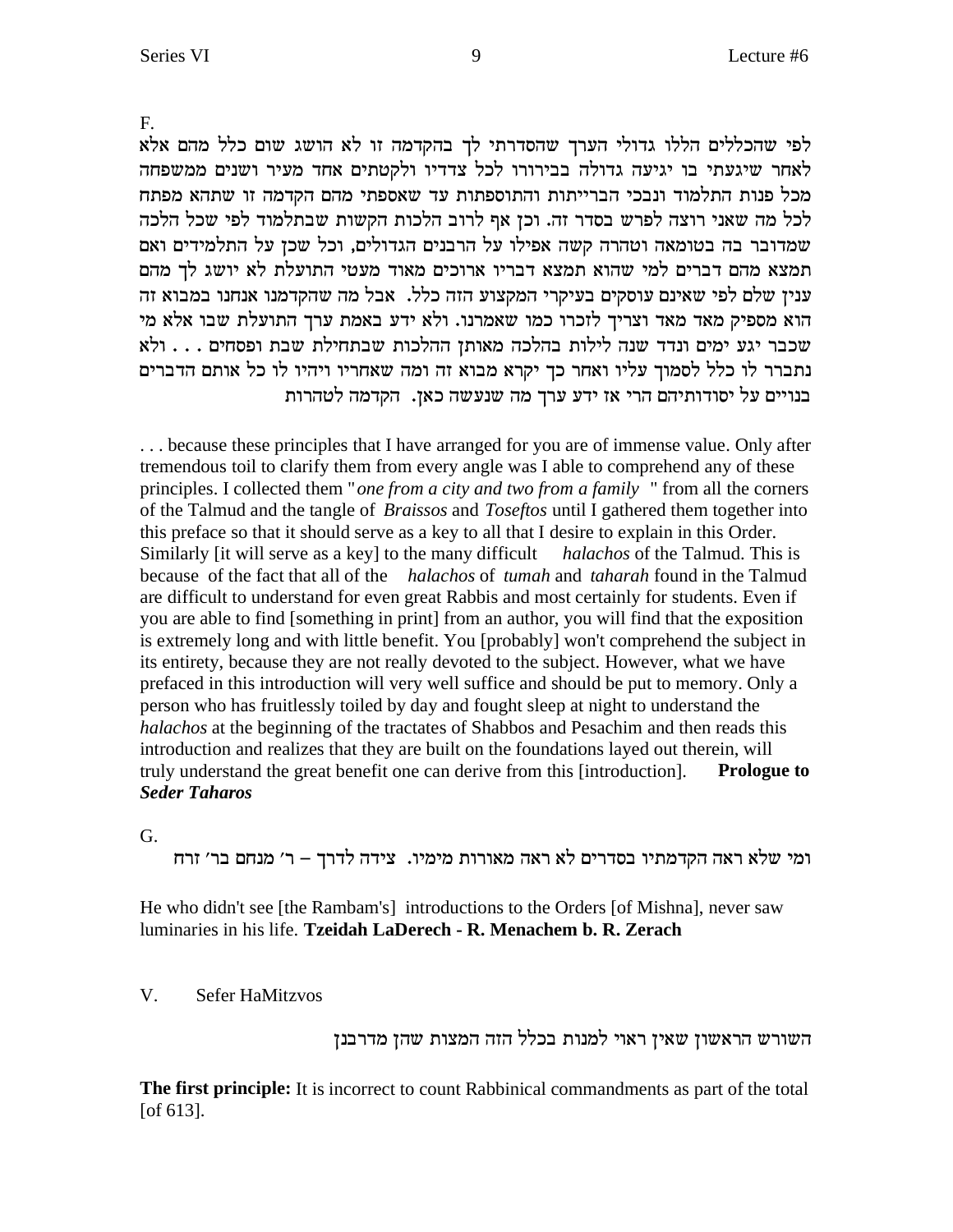השורש השני שאין ראוי למנות כל מה שלמדים באחת משלש עשרה מדות שהתורה נדרשת בהן או מרבוי

**The second principle:** It is incorrect to count anything that has been derived from one of the thirteen rules of hermeneutical Torah derivation or from an allusion of an extra letter or word.

השורש השלישי שאין ראוי למנות מצות שאין נוהגות לדורות

**The third principle:** It is incorrect to count commandments that do not apply for all generations.

השורש הרביעי שאין ראוי למנות הצווים הכוללים התורה כולה

**The fourth principle:** It is incorrect to count those commandments which command us to completely embrace the observance of the entire Torah.

השורש החמישי שאין ראוי למנות טעם המצות מצוה בפני עצמה

The fifth principle: It is incorrect to count the rational of the commandment as a separate commandment.

השורש הששי שהמצוה שיהיה בה עשה ולא תעשה ראוי למנות עשה שבה עם מצות עשה ולאו שבה עם מצות לא תעשה

**The sixth principle:** A *mitzyah* which contains both specific positive and negative commandments should be counted [twice]: the positive aspect as a separate positive commandment and the negative aspect as a separate negative commandment.

השורש השביעי שאין ראוי למנות דקדוקי המצות

**The seventh principle:** It is incorrect to count the minutiae as separate commandments.

השורש השמיני שאין ראוי למנות שלילות החיוב עם האזהרה.

**The eighth principle:** It is incorrect to count as a negative commandment a statement that only serves to negate a positive obligation.

השורש התשיעי שאין ראוי למנות הלאוים והעשה אבל הדברים המוזהר מהם והמצווה בהם

**The ninth principle:** It is only correct to count as negative and positive commandments the negative or positive acts that are commanded [and not the total number of repetitive commands].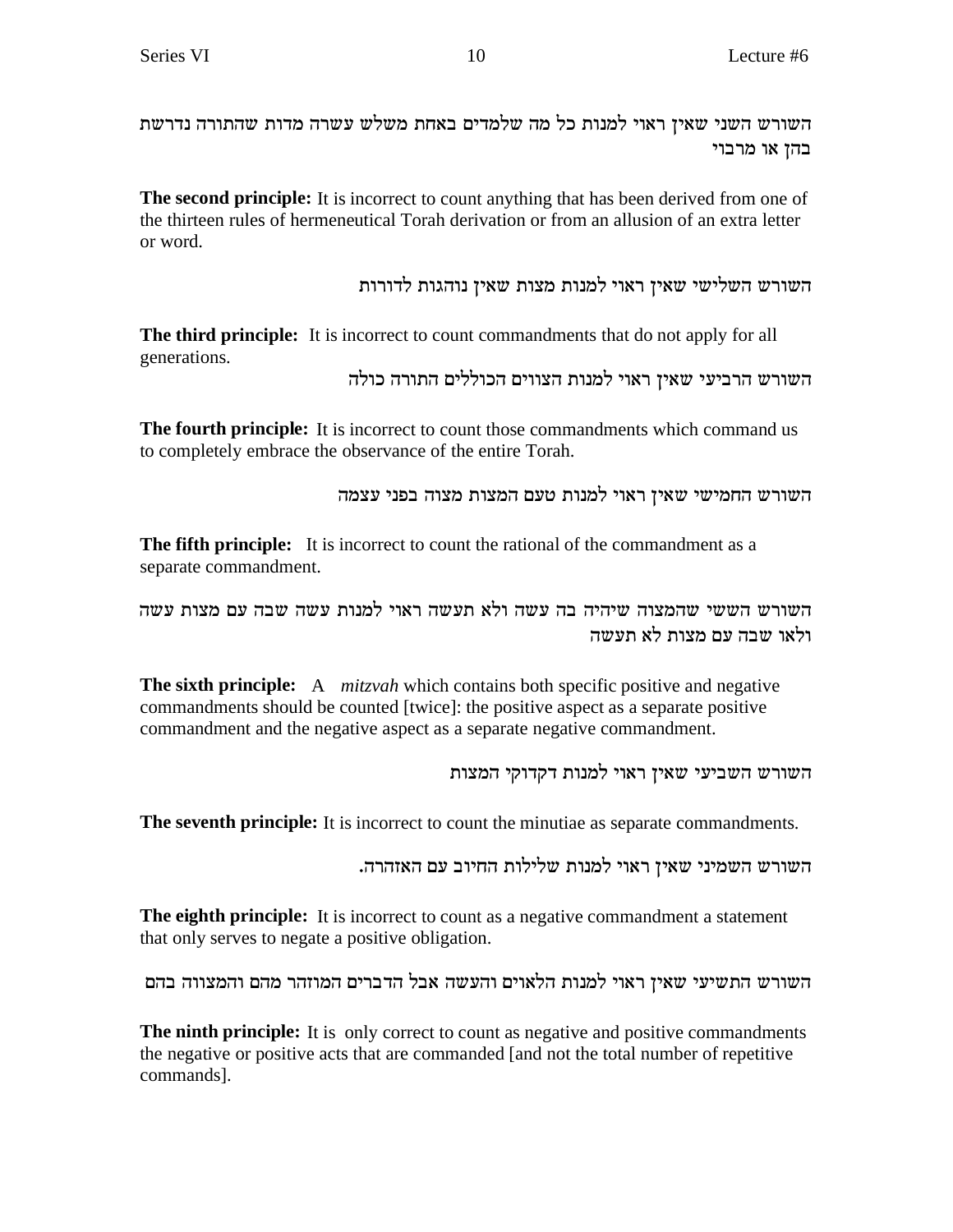השורש העשירי שאין ראוי למנות ההקדמות אשר הם לתכלית אחת מן התכליות.

**The tenth principle:** It is incorrect to count as separate commandments the preparatory steps which only serve as a means to a specific goal.

השורש האחד עשר שאין ראוי למנות חלקי המצוה חלק חלק בפני עצמו כשיהיה המקובץ מהם מצוה אחת.

**The eleventh principle:** It is incorrect to count the separate parts of a *mitzvah* which only combine together to create a whole *mitzvah*.

השורש השנים עשר שאין ראוי למנות חלקי המלאכה מהמלאכות שבא הצווי בעשיייתם כל חלק וחלק בפני עצמו

**The twelfth principle:** It is incorrect to count as separate commandments the separate acts of labor which combine to form the entire act, even though they are commanded separately.

השורש השלשה עשר שהמצות לא ירבה מספרם כמספר הימים שתתחייב בהן המצוה ההיא

The thirteenth principle: The commandments do not increase in number according to the days one is required to perform that commandment.

השורש הארבעה עשר שאין ראוי למנות קיום העונשים במצות עשה

The fourteenth principle: It is incorrect to count the fulfillment of the punishments of the various commandments as separate commandments.

VI. Mishneh Torah.

 $\mathbf{A}$ 

ועד זמן זה שהיא שנה שמינית אחר מאה ואלף לחרבן הבית, והיא שנת ארבעת אלפים ותשע מאות ושלשים ושבע לבריאת עולם: ובזמן הזה תקפו הצרות יתירות ודחקה השעה את הכל ואבדה חכמת חכמינו ובינת נבונינו נסתרה. לפיכך אותם הפירושים וההלכות והתשובות שחברו הגאונים וראו שהם דברים מבוארים נתקשו בימינו ואין מבין עניניהם כראוי אלא מעט במספר. ואין צריך לומר הגמרא עצמה הבבלית והירושלמית וספרא וספרי והתוספתא שהם צריכין דעת רחבה ונפש חכמה וזמן ארוך ואחר כך יודע מהם הדרך הנכוחה בדברים האסורים והמותרים ושאר דיני התורה היאך הוא. ומפני זה נערתי חצני אני משה בן מיימון הספרדי ונשענתי על הצור ברוך הוא ובינותי בכל אלו הספרים וראיתי לחבר דברים המתבררים מכל אלו החיבורים בענין האסור והמותר הטמא והטהור עם שאר דיני התורה. כולם בלשון ברורה ודרך קצרה עד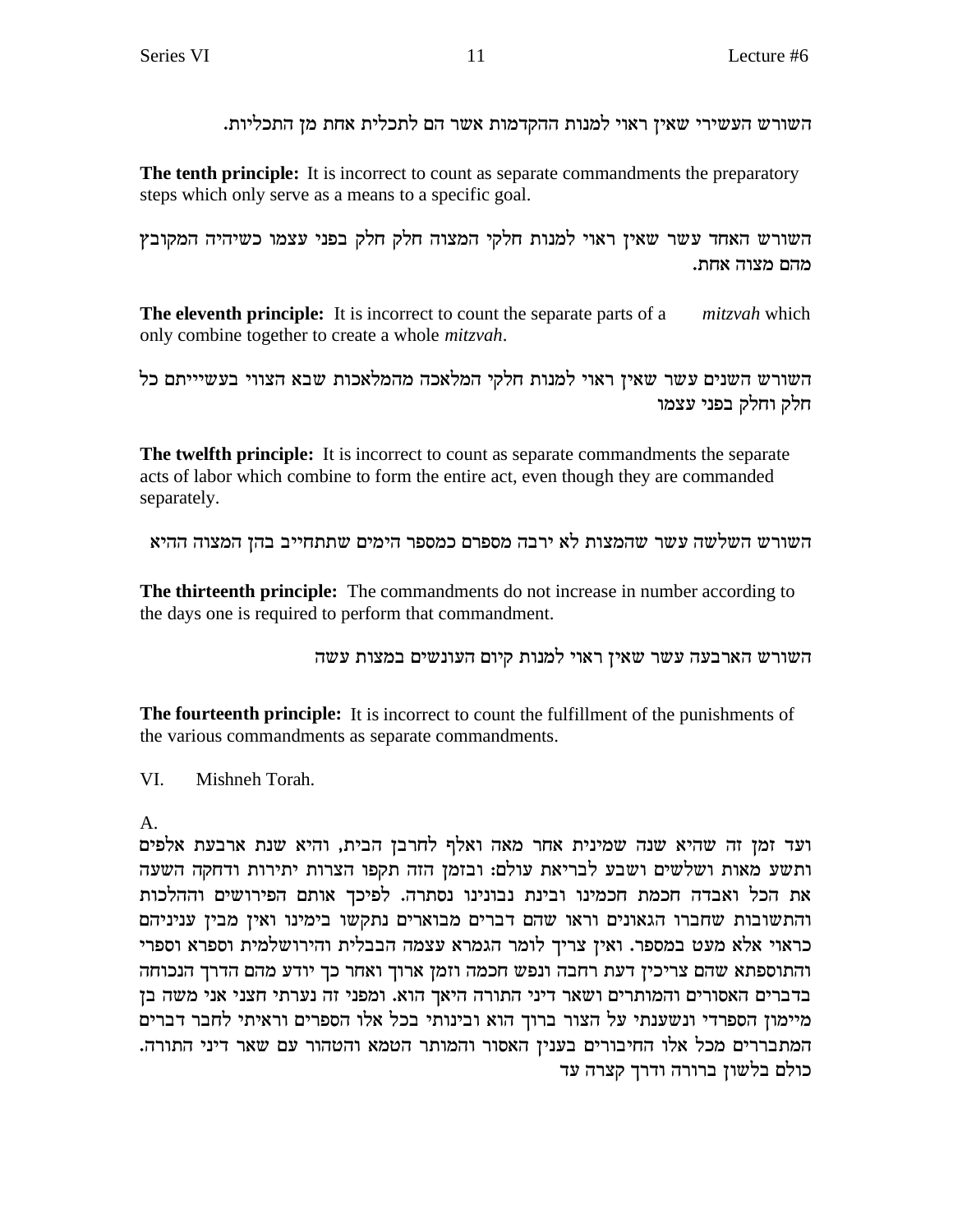שתהא תורה שבעל פה כולה סדורה בפי הכל בלא קושיא ולא פירוק. לא זה אומר בכה וזה בכה. אלא דברים ברורים קרובים נכונים על פי המשפט אשר יתבאר מכל אלו החיבורים והפירושים הנמצאים מימות רבינו הקדוש ועד עכשיו. עד שיהיו כל הדינין גלויין לקטן ולגדול בדין כל מצוה ומצוה ובדין כל הדברים שתיקנו חכמים ונביאים. כללו של דבר כדי שלא יהא אדם צריך לחיבור אחר בעולם בדין מדיני ישראל אלא יהא חיבור זה מקבץ לתורה שבעל פה כולה עם התקנות והמנהגות והגזירות שנעשו מימות משה רבינו ועד חבור הגמרא וכמו שפירשו לנו הגאונים בכל חיבוריהם שחיברו אחר הגמרא. לפיכך קראתי שם חיבור זה משנה תורה. לפי שאדם קורא בתורה שבכתב תחלה ואחר כך קורא בזה ויודע ממנו תורה שבעל פה כולה ואינו צריך לקרות ספר אחר ביניהם. רמב״ם הקדמה ליד החזקה

... until this time, which is the one thousand one hundred and eighth year from the destruction of the Temple, which is four thousand nine hundred and thirty seven years from the creation ( $1177 \text{ C.E.}$ ). In this period of time, severe vicissitudes prevail, and we feel the pressure of hard times. The wisdom of our wise men has disappeared; the understanding of our prudent men is hidden. Hence, the commentaries of the Geonim and their compilations of laws and responses, which they took care to make clear, have in our times become hard to understand so that only a few individuals properly comprehend them. Needless to add that such is the case in regard to the Talmud itself - the Babylonian as well as the Palestinian - the Sifra, the Sifrei, and the Tosefta, all of which works require for their comprehension a broad mind, a wise soul, and considerable study, and then one can learn from them the correct practices as to what is forbidden or permitted, and the other rules of the Torah.

On these grounds, I, Moshe the son of Maimon, the Sefardi, bestirred myself, and, relying on the help of G-d, blessed be He, intently studied all those works, with the view of putting together the results obtained from them in regard to what is forbidden or permitted, clean or unclean, and the other rules of the Torah - all in plain language and terse style, so that thus the entire Oral Law might become systematically known to all, without citing difficulties and solutions or differences of view, one person saying so, and another, something else - but consisting of statements, clear and convincing, and in accordance with conclusions drawn from all these compilations and commentaries that have appeared from the time of our holy teacher, [Rabbi Yehudah HaNasi,] to the present, so that all the rules shall be accessible to young and old regarding the laws of each and every commandment and the laws of the legislation that was instituted by the Sages and prophets. The underlying principle of this work is that it will enable any person to become knowledgeable in all of the laws of Israel without resorting to any **other work.** Rather, this work will be a compendium of the entire Oral Law together with the Rabbinic legislation, customs and decrees that were made from the days of Moshe Rabbainu until the composition of the Talmud as the Geonim have explained to us in all of their works that they composed after the Talmud. I have called this work, Mishnah Torah, [second to the Torah], because a man can read the Written Torah first and afterwards read this work and he will know the entire Oral Law without having to read another work in between. Prologue to Mishnah Torah

12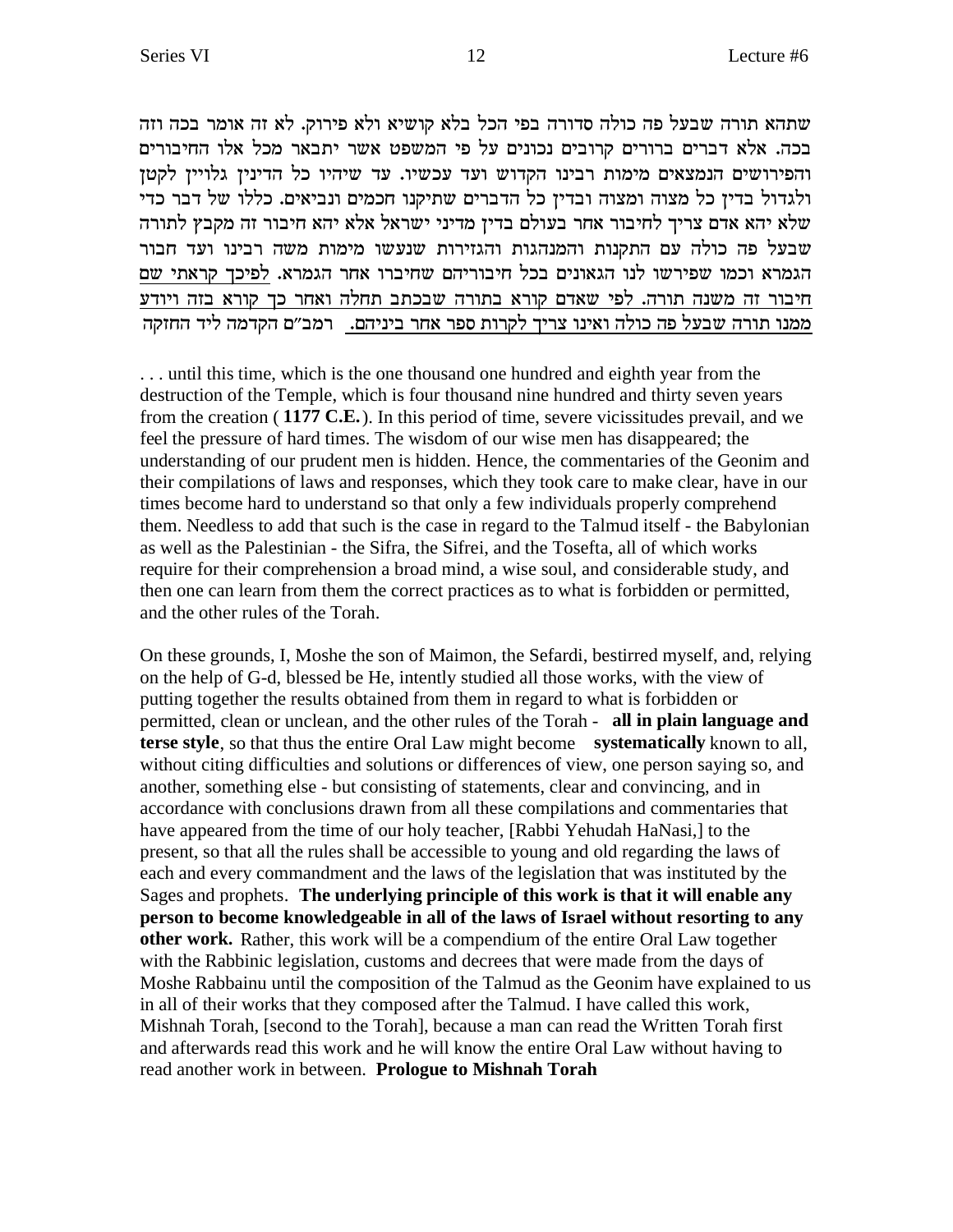B.

יש גאונים שהורו שהבוגרת אין לה טענת דמים ויש לה טענת פתח פתוח, ואין דרך התלמוד מראה דבר זה וטעות היתה בנוסחאות שלהם, וכבר בדקתי על ספרים רבים וקדמונים ומצאתי שהדבר כמו שביארנו שאין לבוגרת אלא טענת דמים בלבד. רמב"ם הלכות אישות פרק יא הלכה יג

There are Geonim that ruled that a *bogeres* is not subject to a claim of [an unexpected lack of blood [of the hymen] but is subject to a claim of an [unexpected] opening [which] should have been closed by the hymen]. The approach that the Talmud takes does not seem to bear this out and they [must have had] an error in their texts. I have already checked out many *sefarim*, [many of which were quite] old, and I have found the thing to be as we have explained: A *bogeres* is only subject to a claim of [an unexpected lack of] blood [of the hymen]. Rambam Hilchos Ishus Chapter 11:13

 $C_{\cdot}$ 

יש נוסחאות מן הגמרא שכתוב בהן שהאומר לחבירו אל תפרעני אלא בעדים ואמר לו פרעתיך בפני פלוני ופלוני והלכו למדינת הים אינו נאמן וטעות ספרים הוא ולפיכך טעו המורים על פי אותן הספרים וכבר חקרתי על הנוסחאות הישנות ומצאתי בהן שהוא נאמן והגיע לידי במצרים מקצת גמרא ישנה כתוב על הגוילים כמו שהיו כותבין קודם לזמן הזה בקרוב חמש מאות שנה ושתי נוסחאות מצאתי מן הגוילים בהלכה זו ובשתיהם כתוב ואם אמר פרעתי בפני פלוני ופלוני והלכו להן למדינת הים נאמן, ומפני טעות זו שאירע למקצת הספרים הורו מקצת גאונים שאם אמר לו אל תפרעני אלא בפני פלוני ופלוני ופרעו בפני אחרים שאינו נאמן אע״פ שהביא עדים שפרעו בפניהם וגם זו טעות גדולה והדין האמת שאם באו עדים שפרעו בפניהם נפטר ואין כאן מקום חשש. גם ההוראה הזאת על פי ספריהן שכתוב בהן באותו שאמר לחבירו פרעני בפני עדים ששנו הלכות והלך ופרעו בפני עדים וטעות ספרים הוא ומצאתי בגוילים כתוב אזל פרעיה ביניה לבין דיליה אע"פ שהספרים מוגהין כמו שביארנו כך יראה מדין הגמרא, רמב״ם הלכות מלוה ולוה פרק טו הלכה ב

There are texts of the Talmud that read: One who says to his friend, "Pay your debt to me only in front of witnesses" and the person said to him later, "I paid you in the presence of these two people who left overseas" is not believed. This text is incorrect. Therefore, the decisors have erred, based upon those texts. I have investigated old texts and have found that in this case the person is believed. A fragment of an old *gemora* reached my hand in Egypt which was written on parchment in a script that was used some five hundred years ago. I found two texts written on parchment and in both it was written that, if the witnesses went overseas, the person is believed. Because of an error which occurred in some of the texts, some of the Geonim ruled . . . This ruling was also based on their own texts. I found, however, [in the Talmud] written on parchment the following . . . **Rambam Hilchos Malveh V'Loveh Chapter 15:2**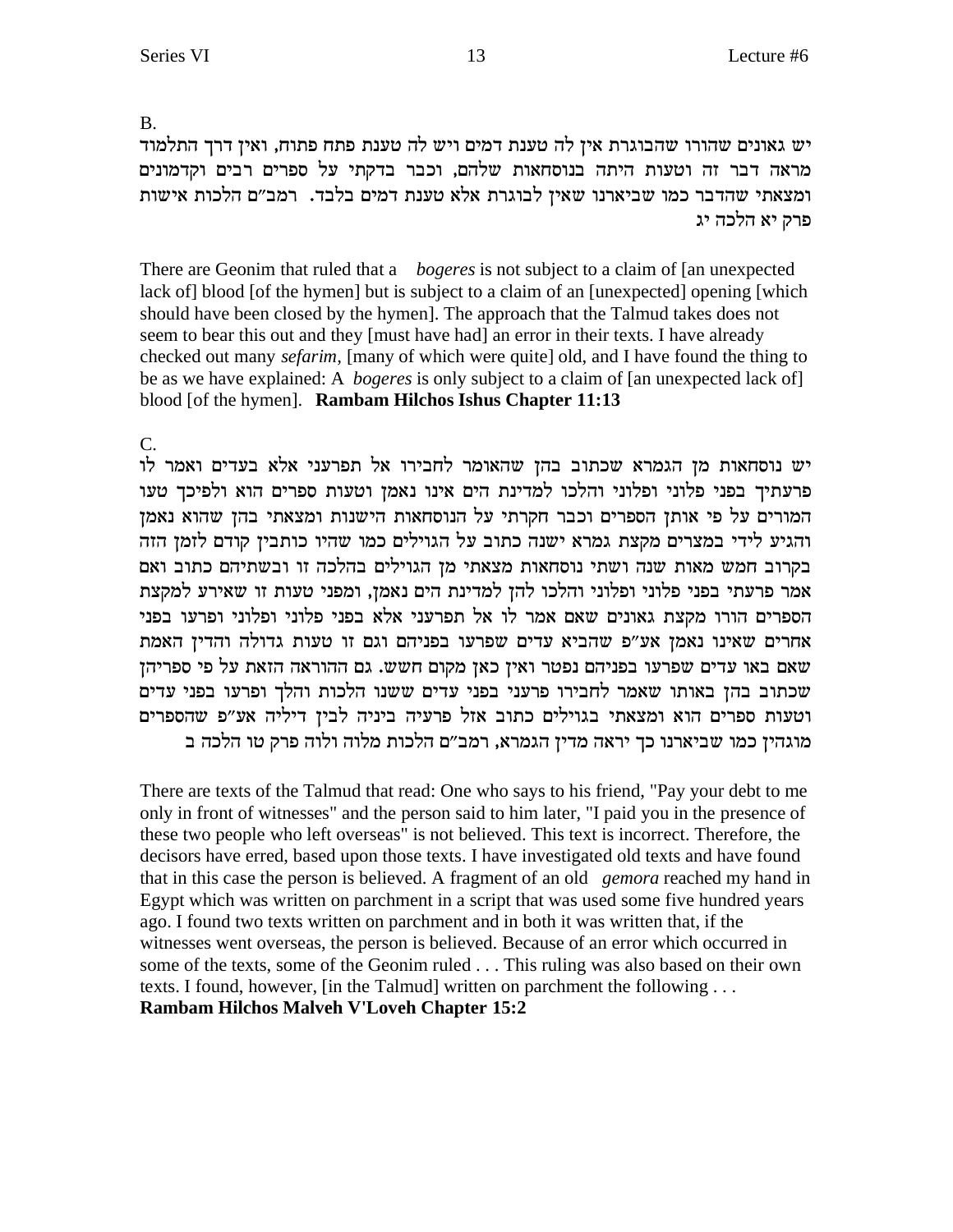D.

לא נתאוו החכמים והנביאים ימות המשיח, לא כדי שישלטו על כל העולם, ולא כדי שירדו בעכו״ם, ולא כדי שינשאו אותם העמים, ולא כדי לאכול ולשתות ולשמוח, אלא כדי שיהיו פנויין בתורה וחכמתה, ולא יהיה להם נוגש ומבטל, כדי שיזכו לחיי העולם הבא. כמו ש ביארנו בהלכות תשובה. נבאותו הזמן לא יהיה שם לא רעב ולא מלחמה, ולא קנאה ותחרות, שהטובה תהיה מושפעת הרבה, וכל המעדנים מצויין כעפר, ולא יהיה עסק כל העולם אלא לדעת את ד׳ בלבד, ולפיכך יהיו ישראל חכמים גדולים ויודעים דברים הסתומים . וישיגו דעת בוראם כפי כח האדם, שנאמר כי מלאה הארץ דעה את ד׳ כמים לים מכסים

נשלמו הלכות מלכים והחבור כולו, ברוך שאמר והיה העולם בפרטו ובכללו. נגמר ספר ארבעה עשר והוא ספר שופטים, הלכותיו חמש, ופרקיו אחד ושמונים: הלכות סנהדריז ששה ועשרים פרקים, הלכות עדות שנים ועשרים פרקים, הלכות ממרים שבעה פרקים, הלכות אבל ארבעה עשר פרקים, הלכות מלכים שנים עשר פרקים. כל הלכות הספר בכללו שלשה ושמונים, והפרקים תתקפ״ב. תם ונשלם שבח לקל בורא עולם. רמב״ם הלכות מלכים פרק יב: הלכה ד–ה

The Sages and Prophets did not desire the coming of the Messianic Era in order to rule over the entire world, or so that they should dominate over the non Jews, or in order that the nations should raise them up, or in order to eat, drink and be merry. It was only in order that they be free to study Torah and its wisdom and they won't have anyone to pressure them and cause them to cease studying. [And this is all] in order to merit the World to Come, as we have explained in *Hilchos Teshuvah*. In that time there will be no hunger, nor war, nor jealousy and competition, for the goodness will exceedingly overflow. All delicacies will be as common as dirt. The only serious activity of the world will be only to know G-d. Therefore, the Jews will become great scholars and will know the hidden things and will comprehend the knowledge of their Creator to the extent that it is humanly possible, as it is stated in Scripture: The world will be filled with the knowledge of G-d as the water covers the sea.

This completes *Hilchos Melachim* and this entire work. Blessed be He who spoke and the world became in its particulars and its entirety. With this, the Book of Judges ( *Sefer Shoftim*) is completed. It is composed of five halachic sections with eighty one chapters: *Hilchos Sanhedrin* contains twenty six chapters, *Hilchos Eidos* contains twenty two chapters, *Hilchos Mamrim* contains seven chapters, *Hilchos Eivel* contains fourteen chapters, *Hilchos Melachim* contains twelve chapters. The total number of the halachic sections in this work is eighty three, containing nine hundred and eighty two chapters. This work is now complete. Praised be G-d, the Creator of the world. **Rambam Hilchos Melachim 12:4,5**

E.

וכבר נפוץ החבור עד לקצות הארץ. אגרת מהרמב"ם

This work has already spread throughout the world. **Letter from Rambam**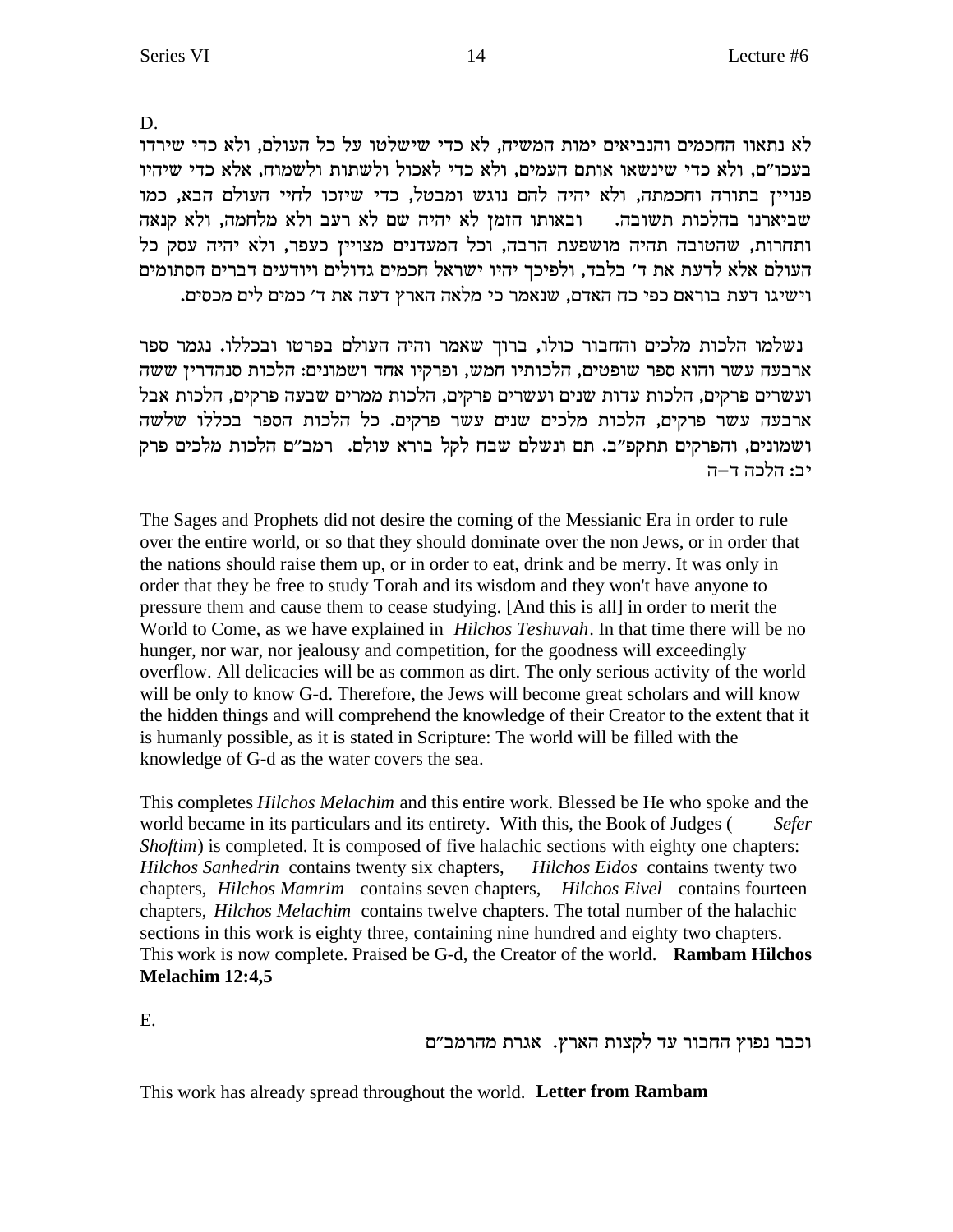F.

וכמה טרחתי יומם ולילה כמו עשר שנים רצופים בקבוץ חבור זה. ואנשים גדולים ככם הם ידעו מה שעשיתי שהרי קרבתי דברים מפוזרים ומפורדים בין הגבעות וההרים וקראתי אותם אחד מעיר ושנים ממשפחה. אגרת מהרמבם לר׳ יונתן מלוניל

I have toiled nonstop by day and night for about ten years to put together this work. Great men such as yourselves know what I have done, for I have brought together statements that were spread out and scattered between hills and mountains and I have called them [to] come together] one from a city and two from a clan. Letter from Rambam to Rabbi **Yonason of Luniel** 

#### VII. **Rambam and His Critics**

 $\mathsf{A}$ .

ויודע ממנו וכו׳. א״א סבר לתקן ולא תיקן כי הוא עזב דרך כל המחברים אשר היו לפניו כי הם הביאו ראיה לדבריהם וכתבו הדברים בשם אומרם והיה לו בזה תועלת גדולה כי פעמים רבות יעלה על לב הדיין לאסור או להתיר וראייתו ממקום אחד ואילו ידע כי יש גדול ממנו הפליג שמועתו לדעת אחרת היה חוזר בו. ועתה לא אדע למה אחזור מקבלתי ומראייתי בשביל חבורו של זה המחבר. אם החולק עלי גדול ממני הרי טוב ואם אני גדול ממנו למה אבטל דעתי מפני דעתו. ועוד כי יש דברים שהגאונים חולקים זה על זה וזה המחבר בירר דברי האחד וכתבם בחיבורו ולמה אסמוך אני על ברירתו והיא לא נראית בעיני ולא אדע החולק עמו אם הוא ראוי לחלוק אם לא. אין זה אלא כל קבל די רוח יתירא ביה: השגת הראב״ד להקדמת משנה תורה

He intended to improve but did not improve, for he forsook the way of all authors who preceded him. They always brought proof for their statements and cited the proper authority of their statements. This was very useful, for sometimes the judge would be inclined to forbid or permit something and his proof was based on some authority. Had he known that there was a greater authority who interpreted the law differently, he might have retracted. Now, therefore, I do not know why I should reverse my tradition or my corroborative views because of the compendium of this author. If the one who differs with me is greater than I, fine; and if I am greater than he, why should I annul my opinion in deference to his? Moreover, there are matters concerning which the Geonim disagree, and this author has selected the opinion of one and incorporated it in his compendium. Why should I rely upon his choice when it is not acceptable to me and I do not know whether the contending authority is competent to differ or not. It can only be that "an overbearing spirit is in him". **Critique of Raavad to the Prologue of the Mishneh Torah** 

**B.** 

אמר אברהם: כל מה שכתב כאן אין לו שורש בגמרא ולא בתוספתא ולא השכל מורה. וחיי ראשי לולו כי מלאכה גדולה עשה באסיפתו דברי הגמרא והירושלמי והתוספתא הייתי מאסף עליו אסיפת עם וזקניו וחכמיו כי שנה עלינו הלשונות והמליצות לסבב פני השמועות לפנים אחרים וענינים שונים. השגת הראב"ד להלכות כלאים פרק ו' הלכה ב'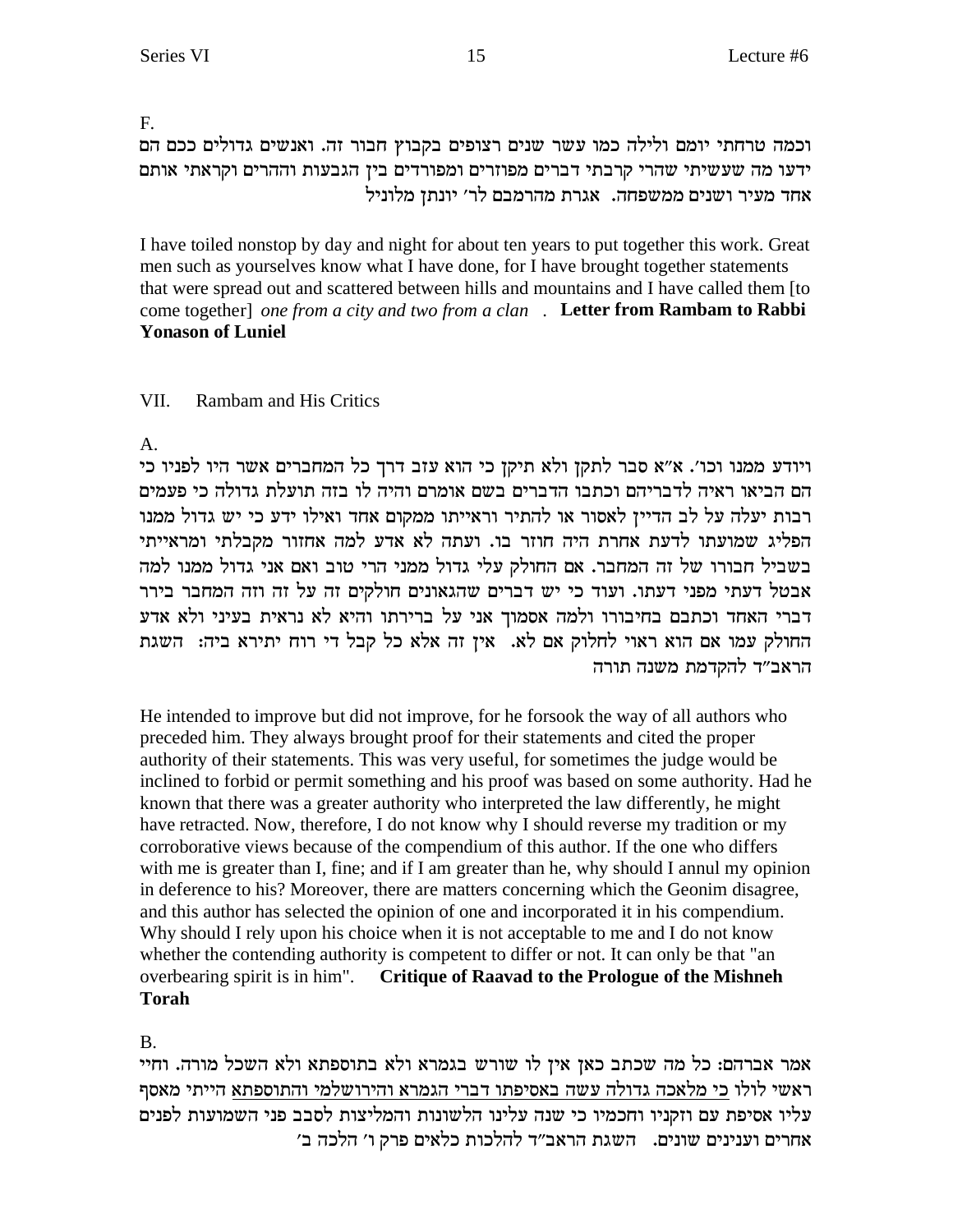All that is written here has no basis in the Talmud nor in the Tosefta, and nor is it [based] upon] common sense. By the life of my head, if it wasn't for the fact that he accomplished a great feat in gathering together the words of the Talmud [Bavli], Yerushalmi, and the Tosefta, I would have gathered against him the multitude of Jewry including their elders and scholars. For he has distorted the expressions and metaphors [of the Talmud] in order to give them an entirely different meaning. The Critique of **Raavad to Hilchos Kelaim 6:2** 

 $C_{\cdot}$ 

יפה אמר. ראב"ד ה' יו"ט א:יד, ה' גזילה יג:יד, ה' חובל ומזיק א:יח יפה עשה שפסק כשמואל. ראב״ד ה׳ סוכה ה:כב

### He has stated this well. Raavad Hilchos Yom Tov 1:14, Hilchos Gezeila 13:14, Hilchos Chovel U'Mazik 1:18, Sukkah 5:22

 $D<sub>1</sub>$ 

כל מה שמתברר לי שאיננו נכון אני חוזר בי ממנו תמיד בכל דבר בין מחיבורי בין מטבעי. אגרת לר׳ יוסף בר׳ יהודה

Once it has been shown to be incorrect, whether from my writings in Torah or science, I will always retract. Letter of Rambam to R. Yosef b. R. Yehudah

E.

דע שכל מי שכתב ספר . . . אחד משני דרכים הוא אוחז, או דרך חיבור או דרך פירוש. ודרך חיבור להזכיר הדברים הענינים בלבד בלא קושיא ובלא פירוק ובלא שום ראיה בעולם כמו שעשה רבנו הקדוש בחבור המשנה. ודרך הפירוש להזכיר הדברים הנכונים ודברים אחרים סותרים אותן וקושיות על כל דבר והפירוק והראיה, שזה דבר אמת וזה שקר או שזה ראוי וזה אינו ראוי. וזו דרך התלמוד, שהתלמוד פירוש המשנה. ואני לא עשיתי פירוש אלא חיבור על דרך המשנה. ושמא יאמר מי שלא יבין והלא במשנה כתוב שמות החכמים וידמה שזו היא הראיה: פלוני אומר כך ופלוני אומר כך. אין זו ראיה. הראיה היא להודיע מפני מה אמר פלוני כך ומפני מה אמר פלוני כך. זו היא הראיה.

ודע שכל דברים הסתם שבו תלמוד ערוך הוא בפירוש בבלי או בירושלמי או מספרא וספרי או משנה ערוכה או תוספתא על אלו סמכתי ומהן חברתי. ודבר שהוא מתשובת הגאונים אומר בפירוש "הורו הגאונים" או תקנת אחרונים היא וכיוצא בזה. ודבר מפלפול אומר בפירוש: "יראה לי שהדבר כך וכך", או אני אומר" "מכאן אתה למד שהדבר כך וכך".

וזו היא הראיה שמאחר שהודעתי בתחילת החבור שכולו מתלמוד בבלי וירושלמי וספרא וספרי ותוספתא. אבל היה לך לומר שתמצא דברים הנסתרים שאין אתה זוכר אותו באיזה מקום נאמר. זה וודאי יארע לך ולכל חכם שבעולם, שחיבור זה לו יכיר יגיעתו בו אלא חכם גדול כמוך אבל שאר התלמידים ידמו שהוא הולך על סדר התלמוד ומסיר הקושיה והפירוק בלבד. אני נשבע שיש בו כמה פרקים יהיו באותו הפרק הלכות פסוקות מעשרה מקומות או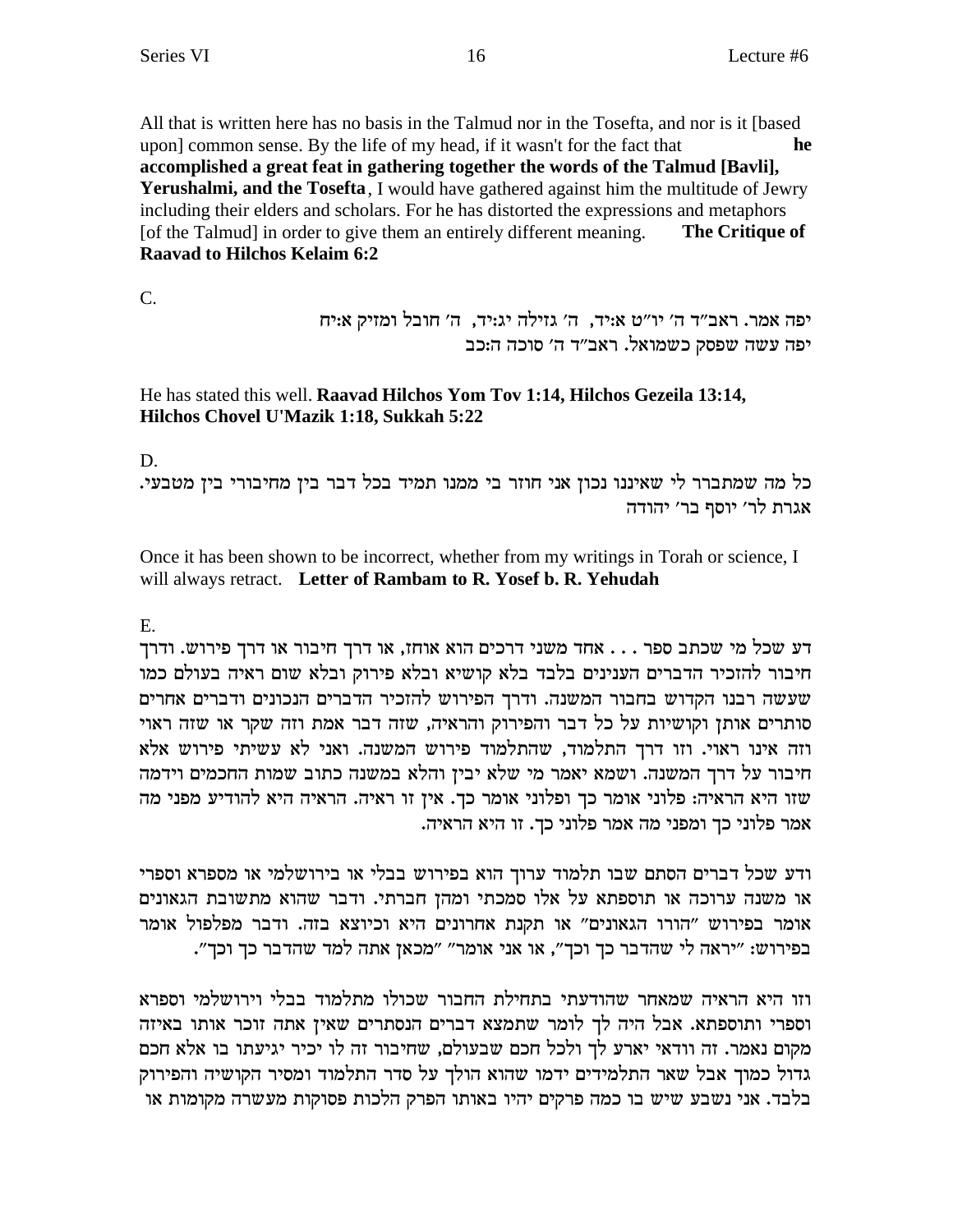יותר מן התלמוד והירושלמי ומן הברייתות, שאיני מהלך לא על סדר המשנה אלא כל ענין דענין מקבץ כל הדינים שנאמרו בו בכל מקום שהן עד שלא יהיו הלכות אותו הענין מפוזרות ומפורדות בין המקומות. וזו היתה סוף מגמתי בזה החבור שאין כוח באדם בעולם להיות זוכר כל התלמוד בבלי וירושלמי והברייתות שלשתן שהן עיקר הדינים. תשובות הרמב"ם ס׳ ק״מ לר׳ פנחס ברבי משולם הדיין באלכסנדריא

You should know that anyone who writes a *sefer* . . . takes one of two paths: Either he takes the path of composing a complete work (i.e. a halachic code) or the path of composing a commentary. The path of composing a complete work entails mentioning the subject matter itself without questions or answers and without any kind of proofs. This is the path that Rabbainu HaKodesh (Rabbi Yehudah HaNasi) took in compiling the Mishna. The path of composing a commentary entails mentioning the correct explanation, other sources that seem to contradict it, any other questions and the answer [to the questions together] with proofs confirming that this thing is true and the other thing is false or that this is correct and the other is incorrect. This is the path that the Talmud takes, for the Talmud is an explanation of the Mishna.

I have not composed a commentary, but rather a complete work embracing the path of the Mishna. Perhaps someone who lacks understanding will ask the question: Behold the Mishna quoted the names of the Sages? and will assume that the Mishna is marshaling a proof by making the statement, "This Sage said this and the other said that". This is not so. The function of a proof is to inform us why one Sage said this and why the other Sage said that. That is a proof.

You should know that all that is written in my work without attribution of authorship is based on the Talmud Bavli, Yerushalmi, Sifra, Sifrei, Mishna, or Tosefta. It was upon on these that I relied and from these sources did I compile my work. A source taken from the responsa of the Geonim is prefaced with, "The Geonim rule", or "It was instituted by the Geonim" or some similar expression. Something which is derived by logical derivation is prefaced with the words, "It seems to me that the thing is like this" or "I say", or "From here you can deduce that the thing is so". The proof that this is so is that I informed the reader at the beginning of the work that the entire work is based upon the Talmud Bavli, Yerushalmi, Sifra, Sifrei, and Tosefta. However, you should have said [to me in your query] that you find things [written in the work] whose sources are concealed from you and you can't remember where they were originally stated. This is something that can certainly occur to you or to any scholar. **Only a scholar of your caliber will recognize the amount of effort that went into it.** Other students, however, will imagine that it simply follows the order of the Talmud, only eliminating its question and answer [portion]. **I swear that there are many chapters which contain rulings based upon ten different sources or more which were gleaned from the Talmud, Yerushalmi and Braiisos.** I have not followed the order of the Mishna but rather arranged them according to subject matter and I gathered all of the laws pertinent to the subject from wherever they may be, in order that the laws of any subject should not be scattered among various places. **This was my ultimate goal in composing this work, for there is no man on earth who can remember all of the Talmud Bavli, Yerushalmi, and the three Braiisos (Sifra, Sifrei, Tosefta)** which form the essential source of the laws. **Rambam's Letter to R. Pinchas b. Rabbi Meshulem HaDayan of Alexandria** F.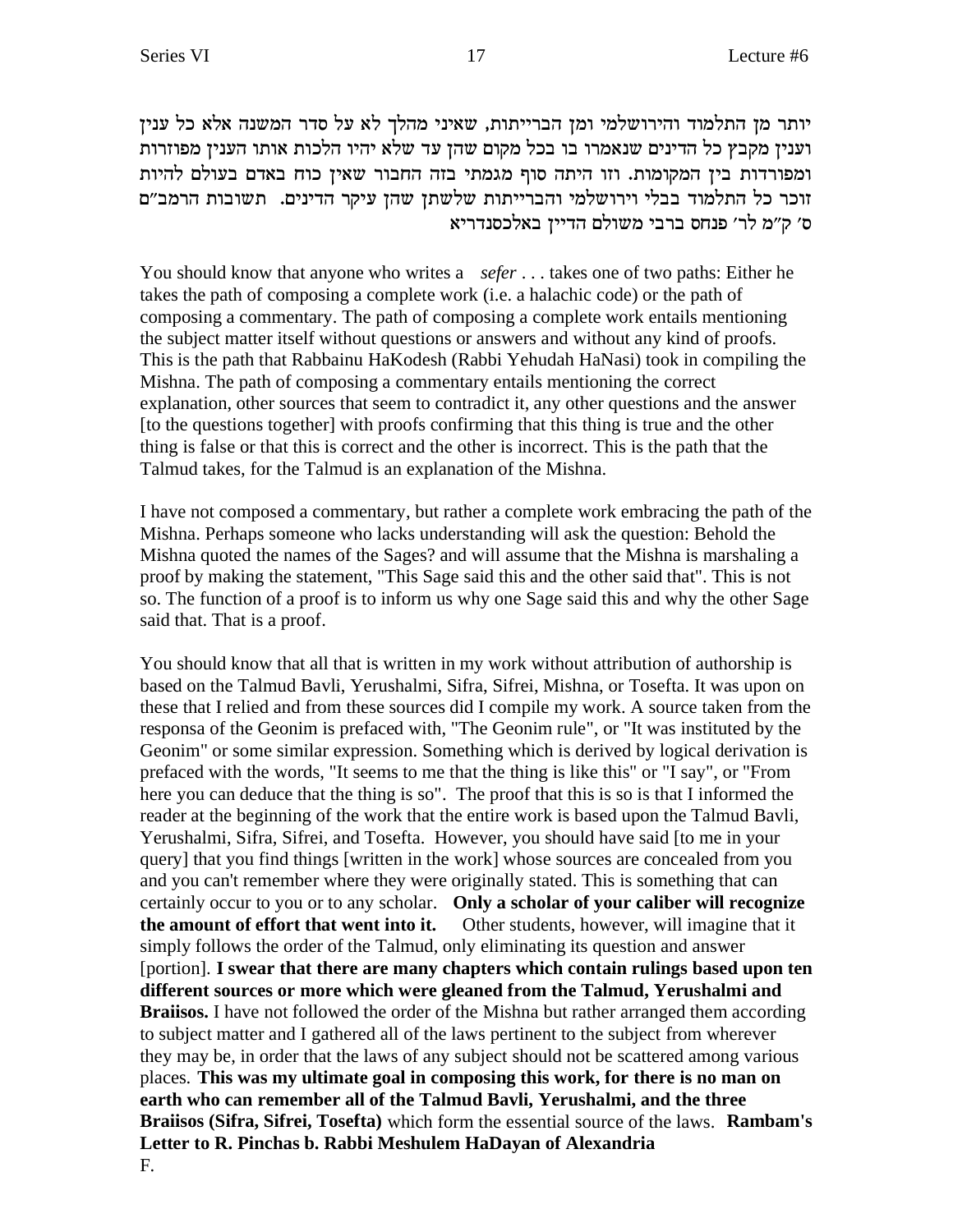לעתיד לבא לכשתכלה הקנאה ותאוות השררה יסתפקו כל בני ישראל בו לבדו ולא יהיו קופצים על כל ספר הלכה מלבדו בלי ספק פרט למי שמבקש עניין לענות בו כל ימיו אף אם לא ישיג כל תכלית. אגרת מהרמב״ם

In the future, when jealousy and the desire for power will cease, the Jewish people will solely use [this work]. Without a doubt, they will not jump to use any other halachic work, with the exception of someone who wishes to devote his life to something without achieving any concrete end. Letter from the Rambam

VIII. The Letter to Yemen

 $A_{1}$ 

אמנם מה שזכרת מן העומד בארץ תימן שגזר שמד על ישראל והכריח כל המקומות שיש לו ממשלה עליהם לצאת מן הדת כמו שעשה הכנעני בארצות המערב שמועה זו הסירה הדר פנינו ורגזו וחלו עליה כל קהלותינו. . . . דבר זה לא יהרהר בעל אמונה ולא ישליכהו מי שיש לו במשה אמנה ואין ספק להיות אלו חבלי משיח.

אבל מה שאמרת שדעת קצת בני עמנו נעדרה ונתבלבלה ונעה לבבם ותתחדש להם ספק ונתעלפה סברתם וקצת לא סרו מאמונתם ולא נתעלפו ולא חרדו זה לזה דבר זה כבר קדם על ידי דניאל עליו השלום . . . . עד שיתחדש להם ספק ויטעו ויתעו עד שלא יתבאר להם כי אם מעט מזער.

However, that which you mentioned about the authority in Yemen who decreed destruction upon Israel and forced all who lived under his domain to forsake Judaism, just as the Germans have done in Western Europe, this news has removed the luster from our faces and caused fear and trembling amongst all of our communities.... This thing is not a cause of doubt for someone of firm belief nor will it cause someone whose faith is in Moshe to cast aside [the Torah]. There is no doubt that these are the labor pains of Moshiach  $\ldots$ 

However, that which you said that some of our people are in confusion and doubts fill their hearts and cloud their thinking and yet there are still some who have not wavered from their faith and have not become faint of heart and mind and have not caused others to become frightened, this is something which Scripture has already predicted through the writings of Daniel, of blessed memory . . . [Eventually things will get so bad that even those that up till now had no doubts] will now begin to doubt and will err and wander in confusion. It will reach such proportions that only a very few [will still maintain their convictions]. Rambam's Letter to Yemen

# **B.**

ועתה אחינו חיבים אתם להטות אזנכם ושמוע מה שאסדר לפניכם ותלמדוהו לטף ולנשים . . . . ממנה. . . . שהסתפק מאמונתם ותתחזק בנפשותם האמת שאין לזוז ממנה. ושלשת המערערים האלה כלומר הכת האנסית והכת הטוענת טענות והכת המתדמה לדתנו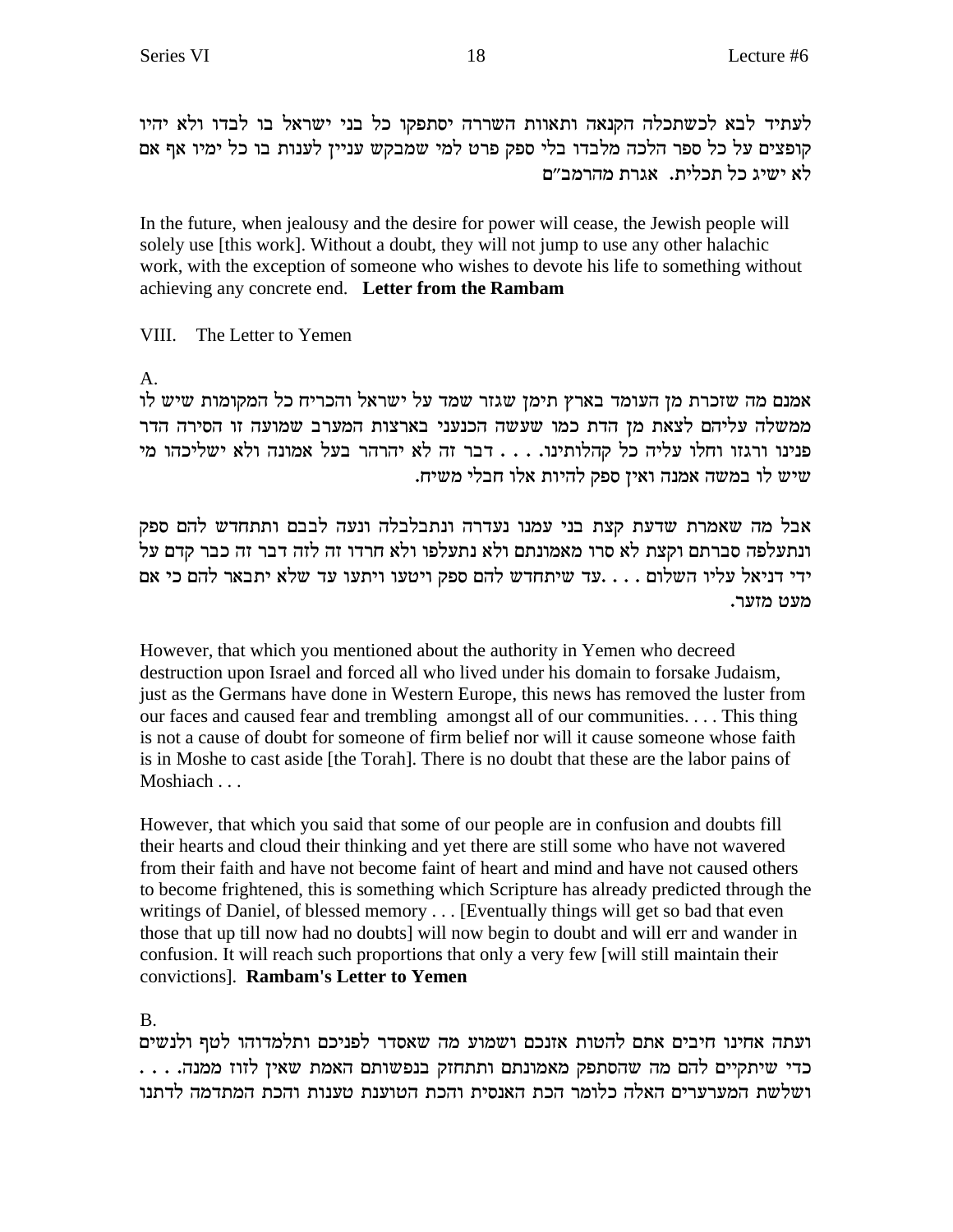כלן יאבדו ואם תראה להם שום גבורה ונצחון בשום זמן לא תעמוד להם . . . וכבר הבטיח הקדוש ברוך הוא ליעקב אבינו עליו השלום שאף על פי שישתעבדו האומות בזרעו ויענו אותם ויגברו עליהם הם ישארו ויעמדו והמשתעבדים בהם יחלפו ויאבדו כמו שנאמר "והיה זרעך כעפר הארץ" כלומר אף על פי שהם נתונים למרמס ולמרפס כעפר הזה שהכל דורסים אותו לא יעמדו . . . וכמו שאי אפשר שתתבטל מציאותו של הקדוש ברוך הוא כן אי אפשר שנאבד ונתבטל מן העולם. . . . ואתם אחינו חזקו ואמצו והשענו על הפסוקים האלה האמתים ואל יבהילו אתכם השמדות אם תכפו אתכם ואל יפחיד אתכם תוקף יד האויב עליכם וחלישת אומתינו שכל הענין הזה אינו רק נסיון ובחינה להראות אמונתכם וחבתכם לעולם.

Now my brethren, you are required to bend your ear and listen to what I am about to arrange [to be said] in your presence. Teach it to the women and children so you should bolster their faith and imbue within them the immutable truth.... These three antagonists: Those who physically force us to abandon Torah, those who prepare arguments against it, and those who imitate it [and claim that their faith has superseded it] will all be destroyed. If you see them exhibiting any strength or victory at any time it will not last [indefinitely]. ... The Holy One, blessed be He, has already promised our Patriarch Yaakov that even though the nations will subjugate his descendants and cause them suffering and overcome them, [his descendants] will remain and survive while those that subjugated them will pass and be destroyed as it is stated in Scripture: And your seed shall be like the dust of the earth (Genesis 28:14). It means to say that even though they will be crushed and trampled upon, they eventually will overcome and be victorious.... And just as it is impossible for G-d's existence to ever cease so too we will never be destroyed or cease to exist. . . . And you my brethren gain strength and find support in these true citations. The forced conversions shouldn't confuse you even if they come non stop. Don't let the might of the enemy nor the weakened state of our nation frighten you. This whole matter is only a test to show your faith and endearment to the world. **Rambam's Letter to Yemen** 

 $C_{\cdot}$ 

שהוא עמוד שהאמונה סובבת עליו . . . והוא שתשמע אומה אחת בכללה דבור הקדוש ברוך הוא ושתראה כבודו עין בעין ודבר זה היה שתתחזק האמונה חזוק שלא ישנה שנה . . . כדי שתעמדו בכל נסיון שיפגע בכם באחרית הימים.

This is the pillar upon which the belief in Torah revolves . . . that a whole nation should hear from the Holy One, blessed be He, and see His glory with their own eyes. This occured in order to reinforce the belief in a way that will never falter. . . . in order that you will withstand any ordeal that will happen to you at the end of days. Rambam's **Letter to Yemen** 

D.

ולא יעלה על הדעת שבהיותו עושה החמורות שלא יענש על הקלות כדי שיפקיר עצמו להן, אבל ירבעם בן נבט שחיק עצמות יענש על העגלים שחטא בהם והחטיא את ישראל וכמו כן יענש על שבטל מצות סוכה בסוכות וזה העיקר יסוד מיסודי התורה והדת ולמדוהו ועשו היקש עליו.